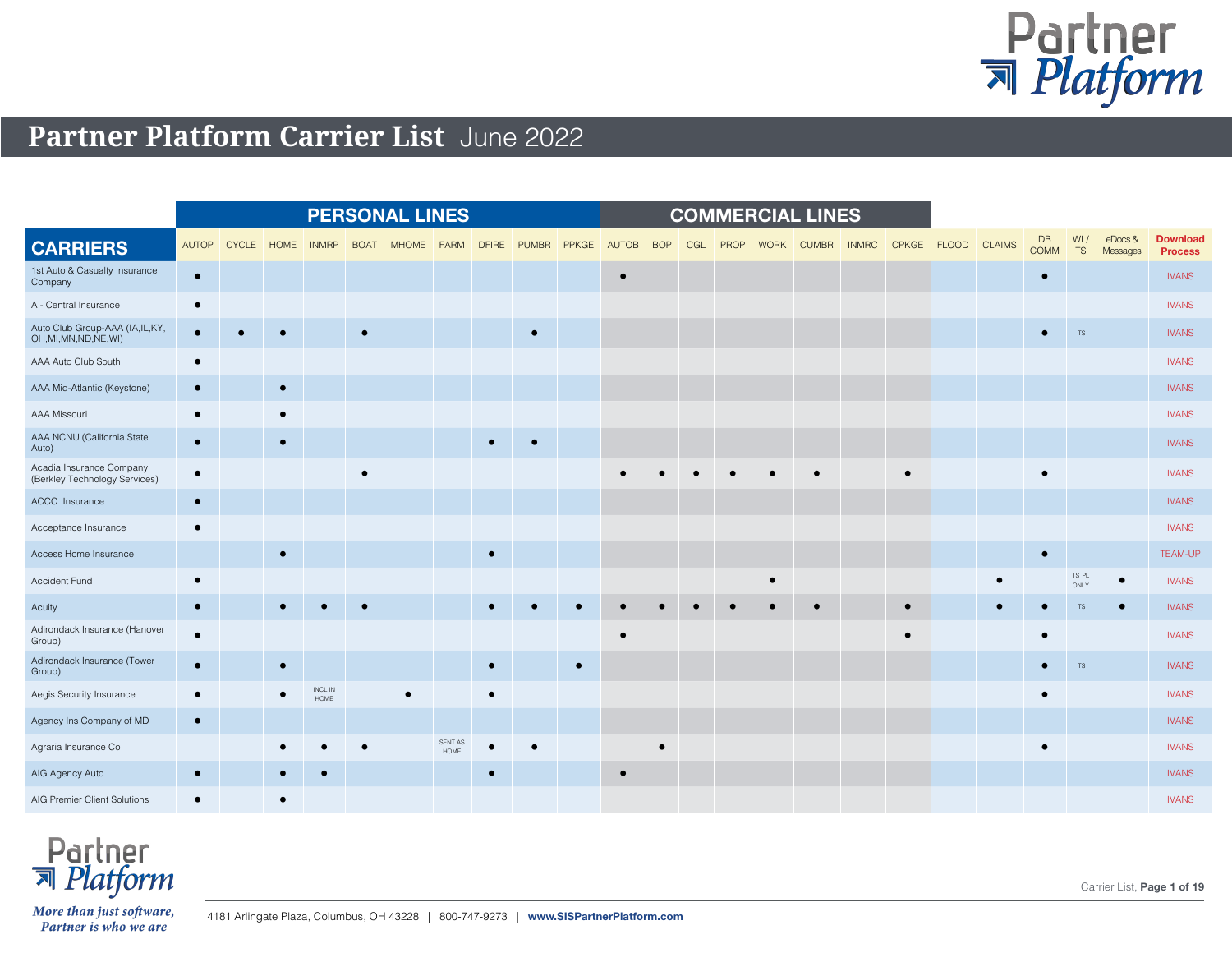|                                                               |              |                        |           |                             |                        | <b>PERSONAL LINES</b> |      |           |             |       |       |            |     |      |             | <b>COMMERCIAL LINES</b> |              |           |                    |                          |           |                        |                                   |
|---------------------------------------------------------------|--------------|------------------------|-----------|-----------------------------|------------------------|-----------------------|------|-----------|-------------|-------|-------|------------|-----|------|-------------|-------------------------|--------------|-----------|--------------------|--------------------------|-----------|------------------------|-----------------------------------|
| <b>CARRIERS</b>                                               | <b>AUTOP</b> | CYCLE                  | HOME      | <b>INMRP</b>                | <b>BOAT</b>            | <b>MHOME</b>          | FARM |           | DFIRE PUMBR | PPKGE | AUTOB | <b>BOP</b> | CGL | PROP | <b>WORK</b> | <b>CUMBR</b>            | <b>INMRC</b> |           | CPKGE FLOOD CLAIMS | <b>DB</b><br><b>COMM</b> | WL/<br>TS | $e$ Docs &<br>Messages | <b>Download</b><br><b>Process</b> |
| AIX group of Hanover Insurance<br>Company                     | $\bullet$    |                        |           |                             |                        |                       |      |           |             |       |       |            |     |      | $\bullet$   |                         |              |           |                    |                          |           |                        | <b>IVANS</b>                      |
| Alfa/Trexis Insurance                                         | $\bullet$    |                        |           |                             | $\bullet$              |                       |      | $\bullet$ |             |       |       |            |     |      |             |                         |              |           |                    |                          |           |                        | <b>IVANS</b>                      |
| Allegany Co-Op Insurance Co                                   |              |                        |           |                             |                        |                       |      | $\bullet$ |             |       |       |            |     |      |             |                         |              |           |                    |                          |           |                        | <b>IVANS</b>                      |
| Alliance Mutual Insurance<br>(Formerly Dubuque County Mutual) |              |                        |           |                             |                        |                       |      | $\bullet$ |             |       |       |            |     |      |             |                         |              |           |                    |                          |           |                        | <b>IVANS</b>                      |
| Alliance United Insurance<br>Services                         | $\bullet$    |                        |           |                             |                        |                       |      |           |             |       |       |            |     |      |             |                         |              |           |                    |                          |           |                        | <b>IVANS</b>                      |
| Allied Ins Group (Titan)                                      |              |                        |           |                             |                        |                       |      |           |             |       |       |            |     |      |             |                         |              |           |                    |                          | <b>TS</b> |                        | <b>IVANS</b>                      |
| Allied Trust Insurance Co                                     | $\bullet$    |                        |           | INCL IN<br>HOME             |                        |                       |      |           |             |       |       |            |     |      |             |                         |              |           |                    |                          |           |                        | <b>IVANS</b>                      |
| Allstar Underwriters                                          |              |                        |           | $\sf INCL$ $\sf IN$<br>HOME |                        |                       |      |           |             |       |       |            |     |      |             |                         |              |           |                    |                          |           |                        | <b>IVANS</b>                      |
| Allstate Ins Company                                          | $\bullet$    |                        | $\bullet$ |                             |                        |                       |      |           |             |       |       |            |     |      |             |                         |              | $\bullet$ |                    |                          | TS        |                        | <b>IVANS</b>                      |
| America First (Liberty Mutual)                                | $\bullet$    |                        |           |                             |                        |                       |      |           |             |       |       |            |     |      |             |                         |              |           |                    |                          |           |                        | <b>IVANS</b>                      |
| American Bankers Co of FL<br>(Assurant Flood)                 |              |                        |           |                             |                        |                       |      |           |             |       |       |            |     |      |             |                         |              |           | P/C                |                          |           |                        | <b>IVANS</b>                      |
| American Commerce Insurance                                   |              |                        |           |                             |                        |                       |      |           |             |       |       |            |     |      |             |                         |              |           |                    |                          |           |                        | <b>WEB/IVANS</b>                  |
| American Freedom                                              | $\bullet$    |                        |           |                             |                        |                       |      |           |             |       |       |            |     |      |             |                         |              |           |                    |                          |           |                        | <b>IVANS</b>                      |
| American Independent                                          |              |                        |           |                             |                        |                       |      |           |             |       |       |            |     |      |             |                         |              |           |                    |                          |           |                        | <b>IVANS</b>                      |
| American Integrity                                            | $\bullet$    |                        |           |                             | $\bullet$              |                       |      | $\bullet$ |             |       |       |            |     |      |             |                         |              |           |                    | $\overline{ }$           |           |                        | <b>IVANS</b>                      |
| American Mobile Insurance<br>Exchange                         |              |                        |           |                             |                        |                       |      |           |             |       |       |            |     |      |             |                         |              |           |                    |                          |           |                        | <b>IVANS</b>                      |
| American Modern Home Ins<br>Company                           |              | SENT AS<br><b>AUTO</b> |           |                             | $\bullet$              |                       |      | $\bullet$ |             |       |       |            |     |      |             |                         |              |           |                    |                          |           |                        | <b>IVANS</b>                      |
| American Mutual Insurance<br>Association                      |              |                        |           | $\sf INCL$ $\sf IN$<br>HOME |                        |                       |      | $\bullet$ |             |       |       |            |     |      |             |                         |              |           |                    |                          |           |                        | <b>IVANS</b>                      |
| American Reliable Insurance<br>Company                        |              |                        |           |                             |                        |                       |      | $\bullet$ |             |       |       |            |     |      |             |                         |              |           |                    |                          |           |                        | <b>EBIX</b>                       |
| American Strategic Insurance<br>(ASI)                         |              |                        |           | $\sf INCL$ $\sf IN$<br>HOME |                        |                       |      | $\bullet$ |             |       |       |            |     |      |             |                         | $\bullet$    |           | P/C                |                          |           |                        | <b>IVANS</b>                      |
| American Traditions (Jerger<br>MGA)                           |              |                        |           |                             |                        |                       |      | $\bullet$ |             |       |       |            |     |      |             |                         |              |           |                    |                          |           |                        | <b>IVANS</b>                      |
| American Underwriters                                         | $\bullet$    |                        |           |                             |                        |                       |      |           |             |       |       |            |     |      |             |                         |              |           |                    |                          |           |                        | <b>IVANS</b>                      |
| Amerisure Insurance                                           |              |                        |           |                             |                        |                       |      |           |             |       |       |            |     |      |             |                         |              |           |                    |                          |           |                        | <b>IVANS</b>                      |
| Ameritrust (Meadowbrook)                                      |              |                        |           |                             |                        |                       |      |           |             |       |       |            |     |      |             |                         |              |           |                    |                          |           |                        | <b>IVANS</b>                      |
| AmShield Insurance<br>(Shelter Mutual Insurance)              |              |                        |           | INCL IN<br><b>HOME</b>      | <b>INCL IN</b><br>HOME |                       |      |           |             |       |       |            |     |      |             |                         |              |           |                    |                          |           |                        | <b>IVANS</b>                      |



Carrier List, **Page 2 of 19**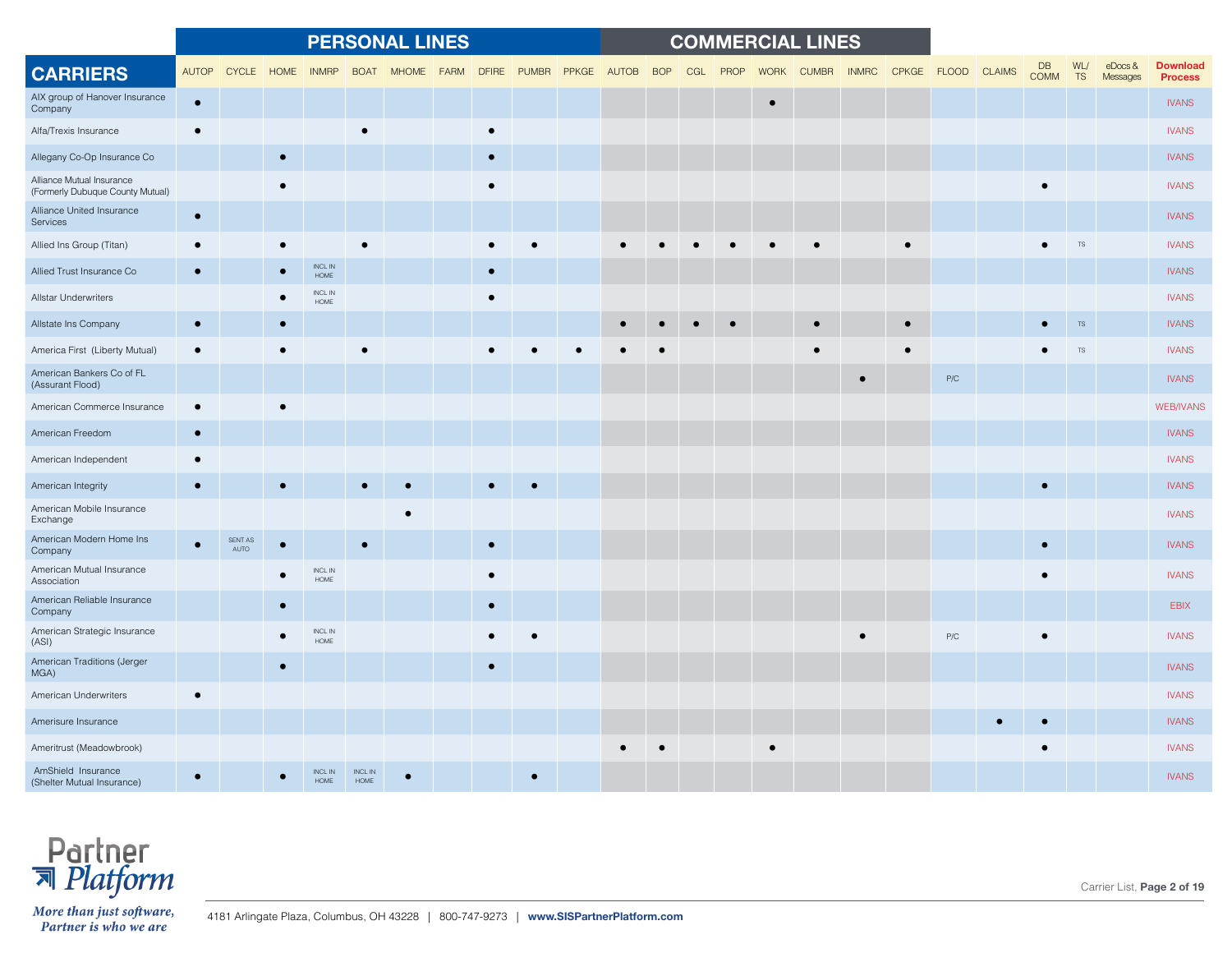|                                                             |           |             |      |                                    |                               | <b>PERSONAL LINES</b>  |             |              |              |           |                              |            |                  |                  |             | <b>COMMERCIAL LINES</b> |                              |             |               |                   |                  |                           |                                   |
|-------------------------------------------------------------|-----------|-------------|------|------------------------------------|-------------------------------|------------------------|-------------|--------------|--------------|-----------|------------------------------|------------|------------------|------------------|-------------|-------------------------|------------------------------|-------------|---------------|-------------------|------------------|---------------------------|-----------------------------------|
| <b>CARRIERS</b>                                             |           | AUTOP CYCLE | HOME | <b>INMRP</b>                       | <b>BOAT</b>                   | <b>MHOME</b>           | <b>FARM</b> | <b>DFIRE</b> | <b>PUMBR</b> | PPKGE     | <b>AUTOB</b>                 | <b>BOP</b> | CGL              | <b>PROP</b>      | <b>WORK</b> | <b>CUMBR</b>            | <b>INMRC</b>                 | CPKGE FLOOD | <b>CLAIMS</b> | DB<br><b>COMM</b> | WL/<br><b>TS</b> | $e$ Docs $\&$<br>Messages | <b>Download</b><br><b>Process</b> |
| AmTrust Financial Services, Inc.                            |           |             |      |                                    |                               |                        |             |              |              |           | $\sf INCL$ $\sf IN$<br>CPKGE |            | INCL IN<br>CPKGE | INCL IN<br>CPKGE |             |                         |                              |             |               |                   |                  |                           | <b>IVANS</b>                      |
| Anchor Property & Casualty                                  |           |             |      | INCL IN<br>HOME                    |                               |                        |             | $\bullet$    |              |           |                              |            |                  |                  |             |                         |                              |             |               |                   |                  |                           | <b>IVANS</b>                      |
| Andover Group                                               |           |             |      | <b>INCLIN</b><br>HOME              |                               |                        |             |              |              |           |                              |            |                  |                  |             |                         |                              |             |               |                   |                  |                           | <b>IVANS</b>                      |
| Ansur America (Frankenmuth)                                 |           |             |      |                                    |                               |                        |             |              |              |           |                              |            |                  |                  |             |                         |                              |             |               |                   |                  |                           | <b>IVANS</b>                      |
| Aon Edge Private Flood<br>Insurance                         |           |             |      |                                    |                               |                        |             |              |              |           |                              |            |                  |                  |             |                         |                              |             |               |                   |                  |                           | <b>IVANS</b>                      |
| Arbella Mutual Ins Co                                       | $\bullet$ |             |      |                                    |                               |                        |             |              |              |           |                              |            |                  |                  |             |                         |                              |             |               |                   | WL/<br><b>TS</b> |                           | <b>TEAM-UP</b>                    |
| Arrowhead General                                           |           |             |      |                                    |                               |                        |             |              |              |           |                              |            |                  |                  |             |                         |                              |             |               |                   |                  |                           | <b>IVANS</b>                      |
| AssuranceAmerica                                            | $\bullet$ |             |      |                                    |                               |                        |             |              |              |           |                              |            |                  |                  |             |                         |                              |             |               |                   |                  |                           | <b>TEAM-UP</b>                    |
| Assurant                                                    |           |             |      |                                    |                               |                        |             |              |              |           |                              |            |                  |                  |             |                         |                              |             |               |                   |                  |                           | <b>IVANS</b>                      |
| Atlas General Agency                                        |           |             |      |                                    |                               |                        |             | $\bullet$    |              |           |                              |            |                  |                  |             |                         |                              |             |               |                   |                  |                           | <b>IVANS</b>                      |
| Attune Insurance                                            |           |             |      |                                    |                               |                        |             |              |              |           |                              |            |                  |                  |             |                         |                              |             |               |                   |                  |                           | <b>IVANS</b>                      |
| Augusta Mutual Insurance Co                                 |           |             |      | $\sf INCL$ $\sf IN$<br><b>HOME</b> |                               | SENT AS<br>$\sf{HOME}$ |             | $\bullet$    |              |           |                              |            |                  |                  |             |                         |                              |             |               |                   |                  |                           | <b>IVANS</b>                      |
| Austin Mutual (Main Street)                                 |           |             |      |                                    |                               |                        |             |              |              |           |                              |            |                  |                  |             |                         |                              |             |               |                   |                  |                           | <b>IVANS</b>                      |
| Auto-Owners Inc Co                                          |           |             |      |                                    |                               | SENT AS<br><b>HOME</b> |             |              |              |           |                              |            | INCL IN<br>CPKGE | INCL IN<br>CPKGE |             |                         | $\sf INCL$ $\sf IN$<br>CPKGE |             |               |                   |                  |                           | <b>IVANS</b>                      |
| Badger Mutual Ins Company                                   |           |             |      |                                    |                               |                        |             |              |              |           |                              |            |                  |                  |             |                         |                              |             |               |                   |                  |                           | <b>IVANS</b>                      |
| Bamboo Insurance                                            |           |             |      |                                    |                               |                        |             |              |              |           |                              |            |                  |                  |             |                         |                              |             |               |                   |                  |                           | <b>IVANS</b>                      |
| Bankers Insurance Group                                     |           |             |      |                                    |                               |                        |             | $\bullet$    |              |           |                              |            |                  |                  |             |                         |                              |             |               |                   |                  |                           | <b>IVANS</b>                      |
| Bankers Standard (ACE)                                      |           |             |      |                                    |                               |                        |             |              |              | $\bullet$ |                              |            |                  |                  |             |                         |                              |             |               |                   |                  |                           | <b>IVANS</b>                      |
| Barnstable County Mutual                                    |           |             |      | <b>INCL IN</b><br>HOME             | INCL IN<br>HOME               |                        |             |              |              |           |                              |            |                  |                  |             |                         |                              |             |               |                   |                  |                           | <b>IVANS</b>                      |
| Barnstable Group                                            |           |             |      |                                    |                               |                        |             |              |              |           |                              |            |                  |                  |             |                         |                              |             |               |                   |                  |                           | <b>IVANS</b>                      |
| <b>Barton Mutual</b>                                        |           |             |      |                                    |                               |                        |             | $\bullet$    |              |           |                              |            |                  |                  |             |                         |                              |             |               |                   |                  |                           | <b>IVANS</b>                      |
| Beacon Ins Co (State Auto)                                  |           |             |      |                                    |                               |                        |             |              |              |           |                              |            |                  |                  |             |                         |                              |             |               |                   |                  |                           | <b>IVANS</b>                      |
| Bear River Mutual Ins                                       |           |             |      |                                    |                               |                        |             |              |              |           |                              |            |                  |                  |             |                         |                              |             |               |                   |                  |                           | <b>IVANS</b>                      |
| Bedford Grange Mutual                                       |           |             |      | $\sf INCL$ $\sf IN$<br><b>HOME</b> | INCL IN<br>HOME               |                        |             |              |              |           |                              |            |                  |                  |             |                         |                              |             |               |                   |                  |                           | <b>IVANS</b>                      |
| Belle Prairie Mutual Insurance<br>Co                        |           |             |      | INCL IN<br>HOME                    |                               |                        |             |              |              |           |                              |            |                  |                  |             |                         |                              |             |               |                   |                  |                           | <b>IVANS</b>                      |
| Berkley Mid-Atlantic Group<br>(Berkley Technology Services) | $\bullet$ |             |      |                                    | $\bullet$                     |                        |             |              |              |           |                              |            |                  |                  |             |                         |                              |             |               |                   |                  |                           | <b>IVANS</b>                      |
| Berkley One                                                 |           |             |      |                                    | <b>INCL IN</b><br><b>HOME</b> |                        |             |              |              |           |                              |            |                  |                  |             |                         |                              |             |               |                   |                  |                           | <b>IVANS</b>                      |

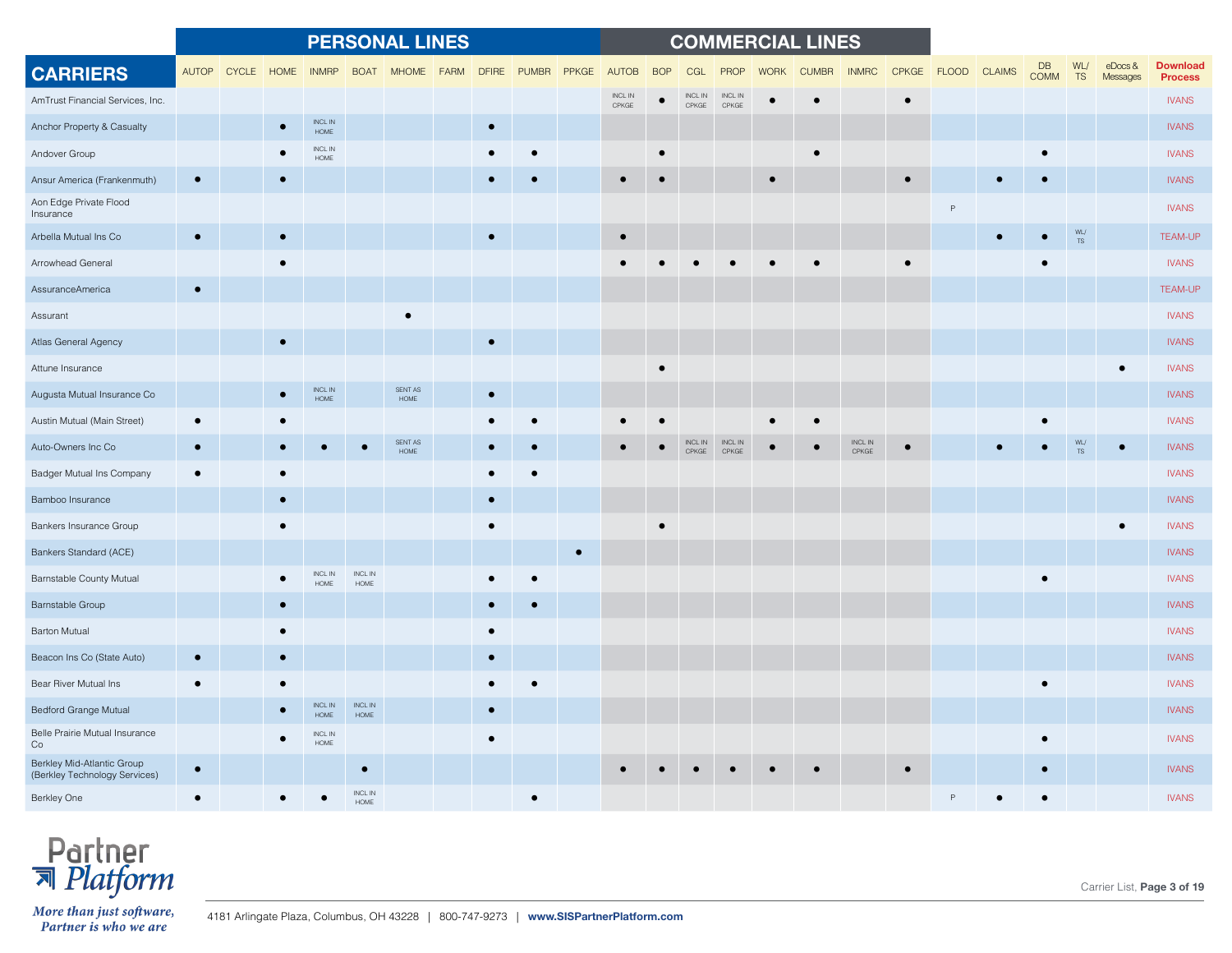|                                                        |           |             |            |                             |             | <b>PERSONAL LINES</b> |                         |           |                   |                  |                  |                  |             | <b>COMMERCIAL LINES</b>      |              |             |               |                          |                  |                        |                                   |
|--------------------------------------------------------|-----------|-------------|------------|-----------------------------|-------------|-----------------------|-------------------------|-----------|-------------------|------------------|------------------|------------------|-------------|------------------------------|--------------|-------------|---------------|--------------------------|------------------|------------------------|-----------------------------------|
| <b>CARRIERS</b>                                        |           | AUTOP CYCLE | HOME INMRP |                             | <b>BOAT</b> | MHOME FARM            |                         |           | DFIRE PUMBR PPKGE | AUTOB BOP        | CGL              | PROP             | <b>WORK</b> | <b>CUMBR</b>                 | <b>INMRC</b> | CPKGE FLOOD | <b>CLAIMS</b> | <b>DB</b><br><b>COMM</b> | WL/<br>TS        | $e$ Docs &<br>Messages | <b>Download</b><br><b>Process</b> |
| Berkshire Hathaway                                     |           |             |            |                             |             |                       |                         |           |                   |                  |                  |                  | $\bullet$   |                              |              |             |               | $\bullet$                |                  |                        | <b>IVANS</b>                      |
| <b>Black Hawk Mutual Insurance</b>                     |           |             |            |                             |             |                       |                         | $\bullet$ |                   |                  |                  |                  |             |                              |              |             |               |                          |                  |                        | <b>IVANS</b>                      |
| BMI Company, Inc. (Formerly<br><b>Billings Mutual)</b> | $\bullet$ |             |            |                             |             |                       | SENT AS<br><b>HOME</b>  | $\bullet$ |                   |                  |                  |                  |             |                              |              |             |               | $\bullet$                |                  |                        | <b>TEAM-UP</b>                    |
| Branch Ins Exchange                                    |           |             |            |                             |             |                       |                         |           |                   |                  |                  |                  |             |                              |              |             |               |                          |                  |                        | <b>IVANS</b>                      |
| Bremer Mutual Ins Co                                   |           |             |            | $\sf INCL$ $\sf IN$<br>HOME |             |                       |                         | $\bullet$ |                   |                  |                  |                  |             |                              |              |             |               |                          |                  |                        | <b>IVANS</b>                      |
| Brethren Mutual Ins Company                            |           |             |            | INCL IN<br>HOME             |             |                       |                         | $\bullet$ |                   | INCL IN<br>CPKGE | INCL IN<br>CPKGE | INCL IN<br>CPKGE |             |                              |              |             |               |                          |                  |                        | <b>IVANS</b>                      |
| Bristol West (Farmers Ins Group)                       | $\bullet$ |             |            |                             |             |                       |                         |           |                   | $\bullet$        |                  |                  |             |                              |              |             |               |                          |                  |                        | <b>IVANS</b>                      |
| Broome Co-Operative                                    |           |             |            |                             |             |                       |                         | $\bullet$ |                   |                  |                  |                  |             |                              |              |             |               |                          |                  |                        | <b>IVANS</b>                      |
| <b>Brotherhood Mutual</b>                              |           |             |            |                             |             |                       |                         |           |                   | $\bullet$        |                  |                  |             |                              |              |             |               |                          |                  |                        | <b>IVANS</b>                      |
| Buckeye Ins Group                                      |           |             |            |                             |             |                       | SENT AS<br>${\sf HOME}$ | $\bullet$ |                   |                  |                  |                  |             |                              |              |             |               |                          |                  |                        | <b>IVANS</b>                      |
| Bunker Hill Ins (Plymouth Rock)                        |           |             |            |                             |             |                       |                         |           |                   |                  |                  |                  |             |                              |              |             |               |                          | WL/<br><b>TS</b> |                        | <b>TEAM-UP</b>                    |
| Cabrillo Coastal General Ins<br>Agency (MGA)           |           |             |            |                             |             |                       |                         |           |                   |                  |                  |                  |             |                              |              |             |               |                          |                  |                        | <b>IVANS</b>                      |
| California State Auto Assoc.<br>(AAA NCNU)             | $\bullet$ |             |            |                             |             |                       |                         | $\bullet$ |                   |                  |                  |                  |             |                              |              |             |               |                          |                  |                        | <b>IVANS</b>                      |
| Cameron Mutual Ins Co                                  |           |             |            |                             |             |                       |                         | $\bullet$ |                   |                  |                  |                  |             |                              |              |             |               |                          |                  |                        | <b>IVANS</b>                      |
| Capital Insurance Group (CIG)                          | $\bullet$ |             |            |                             |             |                       |                         |           |                   | $\bullet$        |                  |                  |             |                              |              |             | $\bullet$     |                          |                  |                        | <b>IVANS</b>                      |
| Capital Preferred                                      |           |             |            |                             |             |                       |                         |           |                   |                  |                  |                  |             |                              |              |             |               |                          |                  |                        | <b>IVANS</b>                      |
| Cass County Mutual Ins Co                              |           |             |            |                             |             |                       |                         |           |                   |                  |                  |                  |             |                              |              |             |               |                          |                  |                        | <b>IVANS</b>                      |
| Celina Group                                           |           |             |            |                             |             |                       |                         |           |                   |                  |                  |                  |             | $\sf INCL$ $\sf IN$<br>CPKGE |              |             |               | $\bullet$                | WL/<br>$TS$      |                        | <b>TEAM-UP</b>                    |
| Centauri Speciality Insurance<br>Holdings Inc.         |           |             |            |                             |             |                       |                         | $\bullet$ |                   |                  |                  |                  |             |                              |              | P/C         |               | $\bullet$                |                  |                        | <b>IVANS</b>                      |
| Center Mutual Insurance                                |           |             |            | INCL IN<br>HOME             |             |                       |                         | $\bullet$ |                   |                  |                  |                  |             |                              |              |             |               |                          |                  |                        | <b>IVANS</b>                      |
| Central Co-Operative<br>Insurance Co                   |           |             |            |                             |             |                       |                         |           |                   |                  |                  |                  |             |                              |              |             |               |                          |                  |                        | <b>IVANS</b>                      |
| Central Ins Companies                                  |           |             |            |                             |             |                       |                         |           |                   |                  |                  |                  |             |                              |              |             |               |                          |                  |                        | <b>IVANS</b>                      |
| CFM Insurance Inc.                                     |           |             |            |                             |             |                       |                         | $\bullet$ |                   |                  |                  |                  |             |                              |              |             |               |                          |                  |                        | <b>IVANS</b>                      |
| Chartis Ins Co                                         |           |             |            |                             |             |                       |                         |           |                   |                  |                  |                  |             |                              |              |             |               |                          |                  |                        | <b>IVANS</b>                      |
| Chautauqua Patrons                                     |           |             |            |                             |             |                       |                         |           |                   |                  |                  |                  |             |                              |              |             |               |                          |                  |                        | <b>IVANS</b>                      |
| Chesapeake Employers                                   |           |             |            |                             |             |                       |                         |           |                   |                  |                  |                  |             |                              |              |             |               |                          |                  |                        | <b>IVANS</b>                      |



Carrier List, **Page 4 of 19**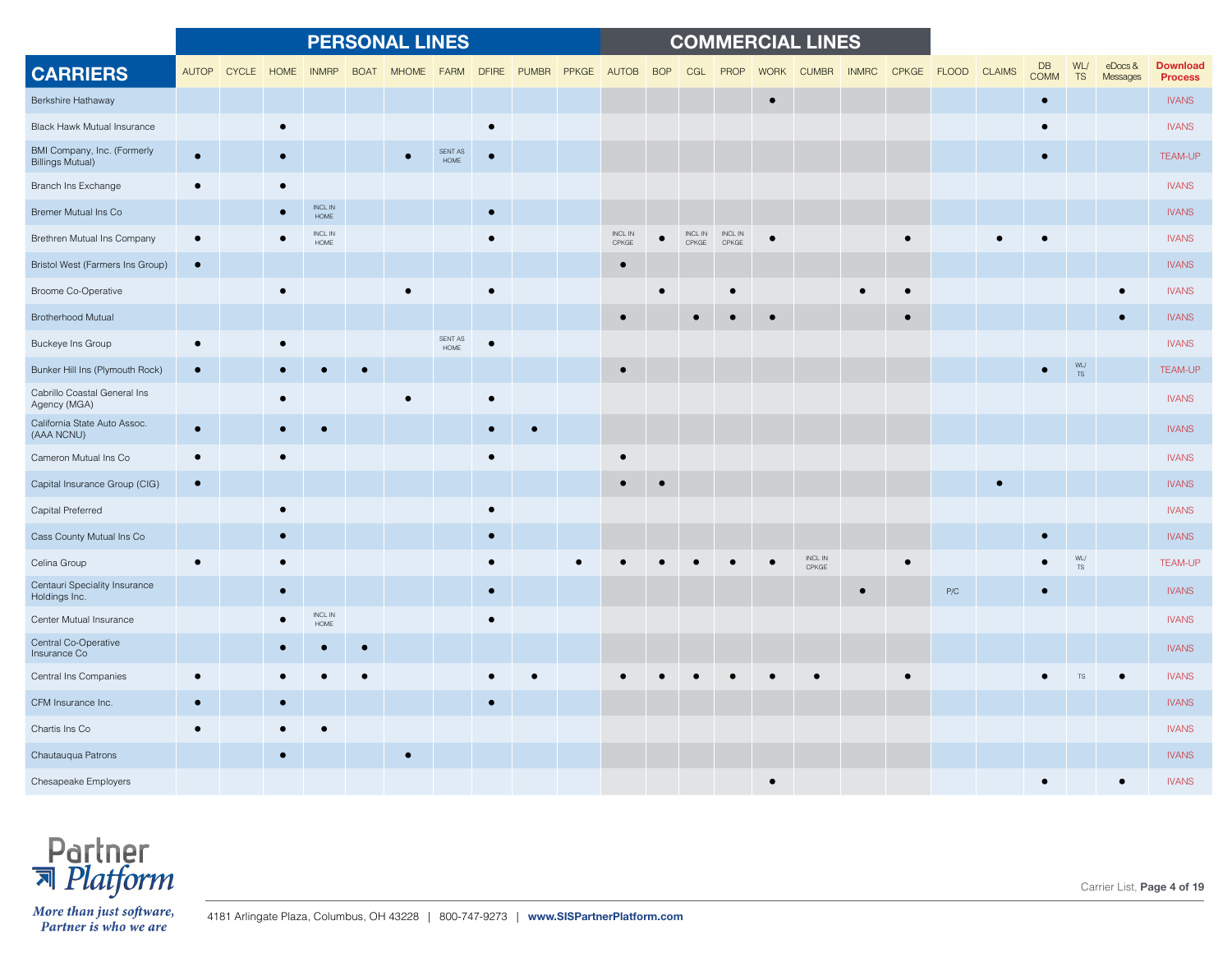|                                                            |              |              |           |                             |                       | <b>PERSONAL LINES</b> |                  |              |             |       |            |                             |                              |             | <b>COMMERCIAL LINES</b> |              |           |             |               |                   |           |                    |                                   |
|------------------------------------------------------------|--------------|--------------|-----------|-----------------------------|-----------------------|-----------------------|------------------|--------------|-------------|-------|------------|-----------------------------|------------------------------|-------------|-------------------------|--------------|-----------|-------------|---------------|-------------------|-----------|--------------------|-----------------------------------|
| <b>CARRIERS</b>                                            | <b>AUTOP</b> | <b>CYCLE</b> | HOME      | <b>INMRP</b>                | <b>BOAT</b>           | <b>MHOME</b>          | <b>FARM</b>      | <b>DFIRE</b> | PUMBR PPKGE | AUTOB | <b>BOP</b> | CGL                         | PROP                         | <b>WORK</b> | <b>CUMBR</b>            | <b>INMRC</b> |           | CPKGE FLOOD | <b>CLAIMS</b> | DB<br><b>COMM</b> | WL/<br>TS | eDocs&<br>Messages | <b>Download</b><br><b>Process</b> |
| Chubb                                                      |              |              |           |                             | $\bullet$             |                       |                  |              |             |       |            |                             |                              |             |                         |              |           |             |               |                   |           |                    | <b>IVANS</b>                      |
| Chubb & Son Ins                                            | $\bullet$    |              |           | INCL IN<br>HOME             | <b>INCLIN</b><br>HOME |                       |                  |              |             |       |            |                             |                              |             |                         |              |           |             |               |                   | $TS$      |                    | <b>IVANS</b>                      |
| Church Mutual Ins Co                                       |              |              |           |                             |                       |                       |                  |              |             |       |            |                             |                              |             |                         |              |           |             |               |                   |           |                    | <b>IVANS</b>                      |
| Cincinnati Financial Ins<br>Companies                      |              |              |           |                             |                       |                       |                  |              |             |       |            | INCL IN<br>$\mathsf{CPKGE}$ | <b>INCLIN</b><br>CPKGE       |             |                         |              |           |             |               |                   | TS        |                    | <b>IVANS</b>                      |
| <b>Citizens Property</b>                                   |              |              |           |                             |                       |                       |                  | $\bullet$    |             |       |            |                             | $\bullet$                    |             |                         |              |           |             |               |                   |           |                    | <b>IVANS</b>                      |
| Clearcover, Inc.                                           | $\bullet$    |              |           |                             |                       |                       |                  |              |             |       |            |                             |                              |             |                         |              |           |             |               |                   |           |                    | <b>IVANS</b>                      |
| $CNA-IL$                                                   |              |              |           |                             |                       |                       |                  |              |             |       |            |                             |                              |             |                         |              |           |             |               | $\bullet$         |           |                    | <b>IVANS</b>                      |
| C N A Surety                                               |              |              |           |                             |                       |                       |                  |              |             |       |            |                             |                              |             |                         |              |           |             |               |                   |           | $\bullet$          | <b>IVANS</b>                      |
| CO. Casualty (Liberty Mutual)                              | $\bullet$    |              |           |                             |                       |                       |                  |              |             |       |            |                             |                              |             |                         |              | $\bullet$ |             |               |                   | <b>TS</b> |                    | <b>IVANS</b>                      |
| Coastal American Ins Co                                    |              |              |           | $\sf INCL$ $\sf IN$<br>HOME |                       |                       |                  |              |             |       |            |                             |                              |             |                         |              |           |             |               |                   |           |                    | <b>IVANS</b>                      |
| Cochrane & Company                                         |              |              |           |                             |                       |                       |                  |              |             |       |            |                             |                              |             |                         |              |           |             |               | $\bullet$         |           |                    | <b>IVANS</b>                      |
| Columbia Insurance Group                                   | $\bullet$    |              |           |                             |                       |                       |                  | $\bullet$    |             |       |            |                             |                              |             |                         |              | $\bullet$ |             |               | $\epsilon$        |           |                    | <b>IVANS</b>                      |
| Commerce Ins Company                                       |              |              |           |                             |                       |                       |                  |              |             |       |            |                             |                              |             |                         |              |           |             |               |                   |           |                    | <b>IVANS</b>                      |
| Commonwealth                                               |              |              |           |                             |                       |                       |                  |              |             |       |            |                             |                              |             |                         |              |           |             |               |                   |           |                    | <b>TEAM-UP</b>                    |
| Concord Group                                              | $\bullet$    |              |           |                             |                       |                       |                  |              |             |       | $\bullet$  |                             |                              |             |                         |              |           |             |               |                   | <b>TS</b> |                    | <b>IVANS</b>                      |
| Conifer Holdings                                           |              |              |           |                             |                       |                       |                  |              |             |       |            |                             | $\sf INCL$ $\sf IN$<br>CPKGE |             |                         |              | $\bullet$ |             |               |                   |           |                    | <b>IVANS</b>                      |
| Consumers Insurance USA                                    | $\bullet$    |              |           | INCL IN<br><b>HOME</b>      |                       |                       |                  |              |             |       |            |                             |                              |             |                         |              |           |             |               |                   |           |                    | <b>IVANS</b>                      |
| Continental Western Group<br>(Berkley Technology Services) | $\bullet$    |              |           |                             | $\bullet$             |                       |                  |              |             |       |            |                             |                              |             |                         |              |           |             |               | $\bullet$         |           |                    | <b>IVANS</b>                      |
| Cornerstone National Insurance<br>Company                  | $\bullet$    |              |           |                             |                       |                       |                  |              |             |       |            |                             |                              |             |                         |              |           |             |               |                   |           |                    | <b>TEAM-UP</b>                    |
| Co-Operative Insurance<br>Company                          | $\bullet$    |              |           |                             |                       |                       | INCL IN<br>CPKGE |              |             |       |            |                             |                              |             |                         |              |           |             |               | $\bullet$         |           |                    | <b>IVANS</b>                      |
| Coterie                                                    |              |              |           |                             |                       |                       |                  |              |             |       | $\bullet$  |                             |                              |             |                         |              |           |             |               |                   |           |                    | <b>IVANS</b>                      |
| Countryway                                                 | $\bullet$    |              | $\bullet$ |                             |                       |                       |                  |              |             |       |            |                             |                              |             |                         |              |           |             |               |                   |           |                    | <b>TEAM-UP</b>                    |
| CSE Insurance Group                                        |              |              |           |                             |                       |                       |                  |              |             |       |            |                             |                              |             |                         |              |           |             |               |                   |           |                    | <b>IVANS</b>                      |
| Cumberland Insurance Group                                 | $\bullet$    |              |           |                             |                       |                       |                  |              |             |       |            |                             |                              |             |                         |              |           |             |               |                   |           |                    | <b>IVANS</b>                      |
| Cypress/Service First Insurance<br>Co                      | $\bullet$    |              |           |                             |                       |                       |                  |              |             |       |            | $\bullet$                   |                              |             |                         |              |           |             |               | $\bullet$         |           |                    | <b>IVANS</b>                      |
| Dairyland Ins Co (Sentry)                                  |              | $\bullet$    |           |                             |                       |                       |                  |              |             |       |            |                             |                              |             |                         |              |           |             |               |                   |           |                    | <b>IVANS</b>                      |
| Discovery Insurance Company                                | $\bullet$    |              |           |                             |                       |                       |                  |              |             |       |            |                             |                              |             |                         |              |           |             |               |                   |           |                    | <b>IVANS</b>                      |



Carrier List, **Page 5 of 19**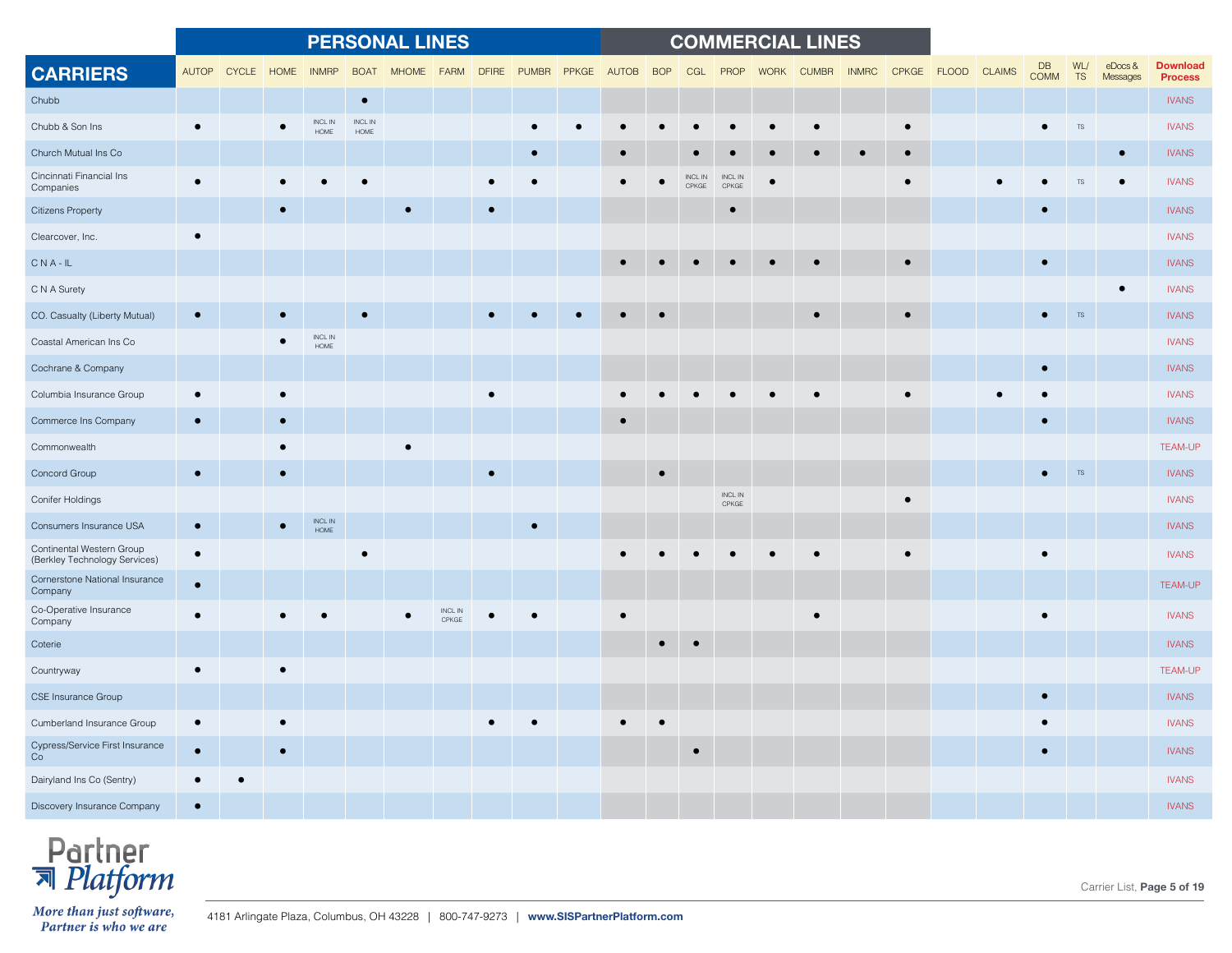|                                                    |              |              |             |                              |             | <b>PERSONAL LINES</b> |                 |              |              |           |       |            |                         |             |             | <b>COMMERCIAL LINES</b> |              |             |               |                   |                            |                        |                                   |
|----------------------------------------------------|--------------|--------------|-------------|------------------------------|-------------|-----------------------|-----------------|--------------|--------------|-----------|-------|------------|-------------------------|-------------|-------------|-------------------------|--------------|-------------|---------------|-------------------|----------------------------|------------------------|-----------------------------------|
| <b>CARRIERS</b>                                    | <b>AUTOP</b> | <b>CYCLE</b> | <b>HOME</b> | <b>INMRF</b>                 | <b>BOAT</b> | <b>MHOME</b>          | <b>FARM</b>     | <b>DFIRE</b> | <b>PUMBR</b> | PPKGE     | AUTOB | <b>BOP</b> | CGL                     | <b>PROP</b> | <b>WORK</b> | <b>CUMBR</b>            | <b>INMRC</b> | CPKGE FLOOD | <b>CLAIMS</b> | DB<br><b>COMM</b> | WL/<br><b>TS</b>           | $e$ Docs &<br>Messages | <b>Download</b><br><b>Process</b> |
| Donegal Companies                                  |              |              |             |                              |             |                       |                 |              |              |           |       |            |                         |             |             |                         |              |             |               |                   | <b>TS</b>                  |                        | <b>IVANS</b>                      |
| Dryden Mutual                                      | $\bullet$    |              |             |                              |             |                       |                 |              |              |           |       |            | <b>INCL IN</b><br>CPKGE |             |             |                         |              |             |               |                   |                            |                        | <b>IVANS</b>                      |
| Eastern Alliance Insurance<br>Group                |              |              |             |                              |             |                       |                 |              |              |           |       |            |                         |             |             |                         |              |             |               |                   |                            |                        | <b>IVANS</b>                      |
| Eastern Mutual Ins Co                              |              |              | $\bullet$   |                              |             |                       |                 | $\bullet$    |              |           |       |            |                         |             |             |                         |              |             |               |                   |                            |                        | <b>IVANS</b>                      |
| Electric Insurance Company                         |              |              |             |                              |             |                       |                 |              |              |           |       |            |                         |             |             |                         |              |             |               |                   |                            |                        | <b>TEAM-UP</b>                    |
| Elements Insurance Co                              |              |              |             |                              |             |                       |                 |              |              |           |       |            |                         |             |             |                         |              |             |               |                   |                            |                        | <b>IVANS</b>                      |
| <b>EMC</b> Ins Companies                           | $\bullet$    |              |             |                              |             |                       |                 |              |              |           |       |            |                         |             |             |                         |              |             |               |                   | <b>WL</b><br>$\mathsf{TS}$ |                        | <b>IVANS</b>                      |
| Employers Ins of NV                                |              |              |             |                              |             |                       |                 |              |              |           |       |            |                         |             |             |                         |              |             |               |                   |                            |                        | <b>IVANS</b>                      |
| Embrace Pet Ins (NSM<br>Insurance)                 |              |              |             |                              |             |                       |                 |              |              |           |       |            |                         |             |             |                         |              |             |               |                   |                            |                        | <b>IVANS</b>                      |
| Encompass (CGI-MassAuto)                           | $\bullet$    |              |             |                              |             |                       |                 |              |              |           |       |            |                         |             |             |                         |              |             |               |                   |                            |                        | CGI                               |
| Encompass Ins                                      |              |              |             |                              |             |                       |                 |              |              | $\bullet$ |       |            |                         |             |             |                         |              |             |               |                   | TS                         |                        | <b>IVANS</b>                      |
| Encova Insurance (Formerly<br>Motorist Mutual Ins) |              |              |             |                              |             |                       |                 |              |              |           |       |            |                         |             |             |                         |              |             |               |                   | WL/<br><b>TS</b>           |                        | <b>IVANS</b>                      |
| Equity Insurance Company                           | $\bullet$    |              |             |                              |             |                       |                 |              |              |           |       |            |                         |             |             |                         |              |             |               |                   |                            |                        | <b>IVANS</b>                      |
| Erie & Niagara Ins Assoc                           |              |              |             |                              |             |                       |                 |              |              |           |       |            |                         |             |             |                         |              |             |               |                   |                            |                        | <b>IVANS</b>                      |
| Erie Ins Group                                     |              |              |             |                              |             |                       |                 |              |              |           |       |            | <b>INCL IN</b><br>CPKGE |             |             |                         |              |             |               |                   |                            |                        | <b>IVANS</b>                      |
| Fairmont Farmers Mutual Ins. Co.                   |              |              |             | <b>INCLIN</b><br><b>HOME</b> |             |                       | SENT AS<br>HOME |              |              |           |       |            |                         |             |             |                         |              |             |               |                   |                            |                        | <b>IVANS</b>                      |
| Falcon Insurance Company                           | $\bullet$    |              |             |                              |             |                       |                 |              |              |           |       |            |                         |             |             |                         |              |             |               |                   |                            |                        | <b>IVANS</b>                      |
| Farmers Alliance Ins Cos                           |              |              |             |                              |             |                       | SENT AS<br>HOME | $\bullet$    |              |           |       |            |                         |             |             |                         |              |             |               |                   |                            |                        | <b>IVANS</b>                      |
| Farmers Fire Ins Co                                |              |              |             |                              |             |                       |                 | $\bullet$    |              |           |       |            |                         |             |             |                         |              |             |               |                   |                            |                        | <b>IVANS</b>                      |
| Farmers Home Mutual Ins Co                         |              |              |             |                              |             |                       |                 | $\bullet$    |              |           |       |            |                         |             |             |                         |              |             |               |                   |                            |                        | <b>IMPORT</b>                     |
| Farmers Insurance Group of<br>Companies            |              |              |             |                              |             |                       |                 |              |              |           |       |            |                         |             |             |                         |              |             |               |                   |                            |                        | <b>TEAM-UP</b>                    |
| Farmers Mutual Fire of Marble<br>PA                |              |              |             | <b>INCLIN</b><br>HOME        |             |                       |                 | $\bullet$    |              |           |       |            |                         |             |             |                         |              |             |               |                   |                            |                        | <b>IVANS</b>                      |
| Farmers Mutual Hail Ins. Co<br>of lowa             |              |              |             | INCL IN<br><b>HOME</b>       |             |                       | SENT AS<br>HOME |              |              |           |       |            |                         |             |             |                         |              |             |               |                   |                            |                        | <b>IVANS</b>                      |
| Farmers Mutual of Fayette                          |              |              |             |                              |             |                       |                 |              |              |           |       |            |                         |             |             |                         |              |             |               |                   |                            |                        | <b>IVANS</b>                      |
| Farmers Mutual of NE                               |              |              |             |                              |             |                       |                 |              |              |           |       |            |                         |             |             |                         |              |             |               |                   | <b>TS</b>                  |                        | <b>IVANS</b>                      |
| Farmers Mutual of Tennessee                        |              |              |             |                              |             |                       |                 |              |              |           |       |            |                         |             |             |                         |              |             |               |                   |                            |                        | <b>IVANS</b>                      |



Carrier List, **Page 6 of 19**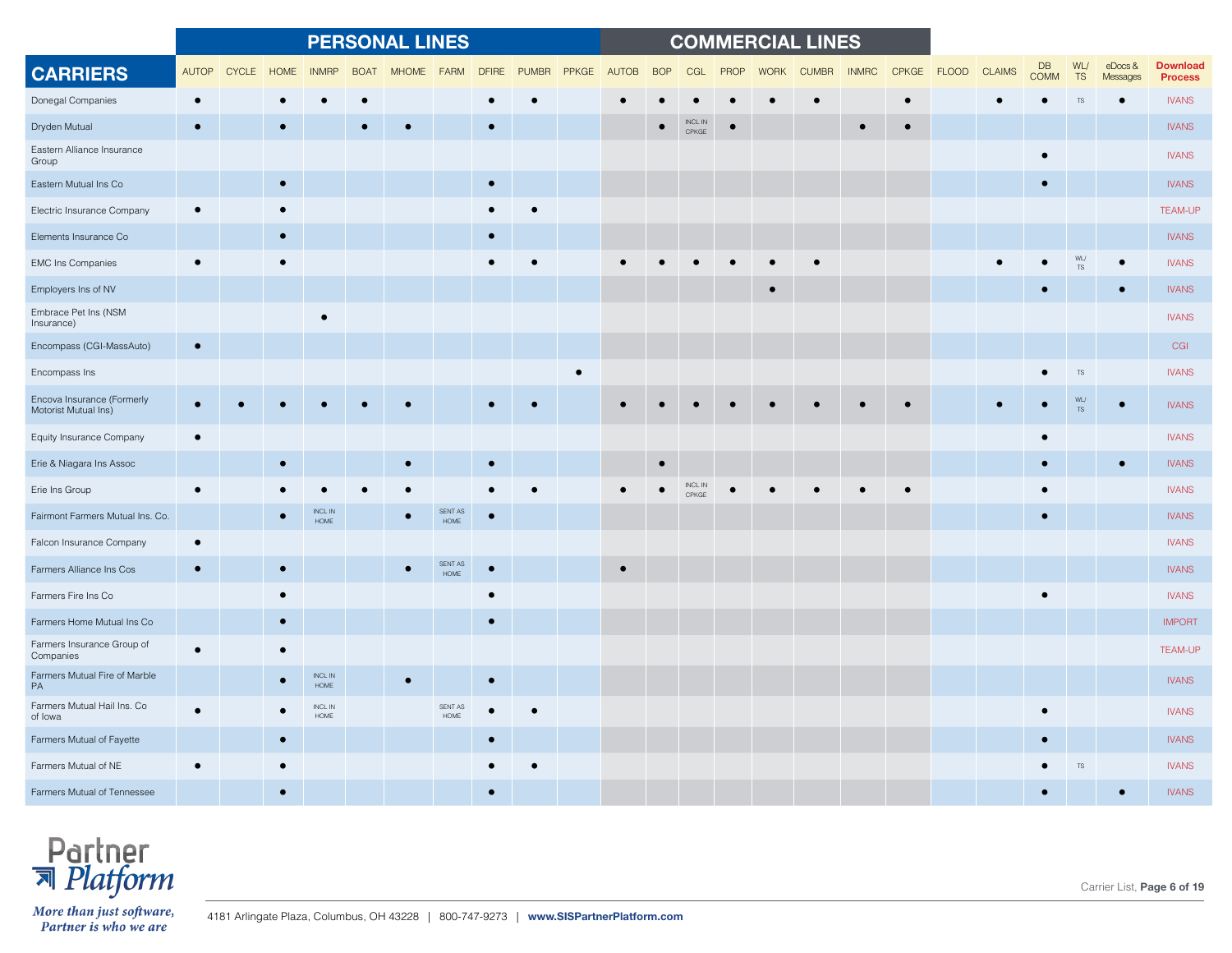|                                             |           |                            |           |                                        |                                 | <b>PERSONAL LINES</b>  |             |           |                   |           |                        |      |           | <b>COMMERCIAL LINES</b> |                  |             |     |               |                   |               |                           |                                   |
|---------------------------------------------|-----------|----------------------------|-----------|----------------------------------------|---------------------------------|------------------------|-------------|-----------|-------------------|-----------|------------------------|------|-----------|-------------------------|------------------|-------------|-----|---------------|-------------------|---------------|---------------------------|-----------------------------------|
| <b>CARRIERS</b>                             |           | AUTOP CYCLE                | HOME      | <b>INMRP</b>                           | <b>BOAT</b>                     | <b>MHOME</b>           | <b>FARM</b> |           | DFIRE PUMBR PPKGE | AUTOB BOP | CGL                    | PROP |           | WORK CUMBR INMRC        |                  | CPKGE FLOOD |     | <b>CLAIMS</b> | DB<br><b>COMM</b> | WL/<br>TS     | $e$ Docs $\&$<br>Messages | <b>Download</b><br><b>Process</b> |
| Farmers & Mechanics Mutual Ins              |           |                            |           | <b>INCLIN</b><br>HOME/<br><b>MHOME</b> | <b>INCLIN</b><br>HOME/<br>MHOME |                        |             | $\bullet$ |                   |           |                        |      |           |                         |                  |             |     |               |                   |               |                           | <b>IVANS</b>                      |
| Farmers Pioneer Mutual Ins Co               |           |                            |           | <b>INCLIN</b><br>HOME                  |                                 |                        |             |           |                   |           |                        |      |           |                         |                  |             |     |               |                   |               |                           | <b>IVANS</b>                      |
| Federated National (AMGAI)                  |           |                            | $\bullet$ |                                        |                                 |                        |             | $\bullet$ |                   |           |                        |      |           |                         |                  |             |     |               |                   |               |                           | <b>IVANS</b>                      |
| Fireman's Fund                              |           |                            |           |                                        |                                 |                        |             |           |                   |           |                        |      |           |                         |                  | $\bullet$   |     |               |                   | <b>TS</b>     |                           | <b>IVANS</b>                      |
| First American Property and<br>Casualty     | $\bullet$ |                            |           |                                        |                                 |                        |             | $\bullet$ |                   |           |                        |      |           |                         |                  |             |     |               | $\bullet$         |               |                           | <b>IVANS</b>                      |
| First Chicago Ins Co                        |           |                            |           |                                        |                                 |                        |             |           |                   |           |                        |      |           |                         |                  |             |     |               |                   |               |                           | <b>BROVADA</b>                    |
| First Insurance of Hawaii                   |           |                            |           |                                        |                                 |                        |             |           |                   |           |                        |      |           |                         |                  |             |     |               |                   |               |                           | <b>IVANS</b>                      |
| First Maxwell Mutual                        |           |                            |           | $\sf INCL$ $\sf IN$<br>HOME            |                                 |                        |             |           |                   |           |                        |      |           |                         |                  |             |     |               |                   |               |                           | <b>IVANS</b>                      |
| Florida Family Mutual                       |           |                            |           |                                        |                                 |                        |             | $\bullet$ |                   |           |                        |      |           |                         |                  |             |     |               | $\bullet$         |               |                           | <b>IVANS</b>                      |
| Florida Peninsula                           |           |                            |           |                                        |                                 |                        |             |           |                   |           |                        |      |           |                         |                  |             |     |               |                   |               |                           | <b>IVANS</b>                      |
| <b>Florida Specialty</b>                    |           |                            |           | INCL IN<br><b>HOME</b>                 |                                 |                        |             |           |                   |           |                        |      |           |                         |                  |             |     |               |                   |               |                           | <b>IVANS</b>                      |
| Foremost Ins Co (Farmers Ins<br>Group)      |           | SENT AS<br>$\mathsf{AUTO}$ |           |                                        | $\bullet$                       | SENT AS<br><b>HOME</b> |             | $\bullet$ |                   |           |                        |      |           |                         |                  |             |     |               |                   |               |                           | <b>IVANS</b>                      |
| Forreston Mutual Insurance<br>Company       |           |                            |           | INCL IN<br><b>HOME</b>                 |                                 |                        |             | $\bullet$ |                   |           |                        |      |           |                         |                  |             |     |               |                   |               |                           | <b>IVANS</b>                      |
| Forward Mutual Ins Co                       |           |                            |           | $\sf INCL$ $\sf IN$<br>HOME            |                                 |                        |             | $\bullet$ |                   |           |                        |      |           |                         |                  |             |     |               |                   |               |                           | <b>IVANS</b>                      |
| Founders Insurance Co                       |           |                            |           |                                        |                                 |                        |             |           |                   |           |                        |      |           |                         |                  |             |     |               |                   |               |                           | <b>IVANS</b>                      |
| Frankenmuth Mutual Ins Co                   |           |                            |           | INCL IN<br>HOME                        |                                 |                        |             |           |                   |           | <b>INCLIN</b><br>CPKGE |      |           |                         | INCL IN<br>CPKGE |             |     |               |                   | WI            |                           | <b>IVANS</b>                      |
| Franklin Mutual Ins Co                      |           |                            |           | <b>INCL IN</b><br>HOME                 | INCL IN<br>HOME                 |                        |             | $\bullet$ |                   |           |                        |      | $\bullet$ |                         |                  |             |     |               |                   |               |                           | <b>IVANS</b>                      |
| Freedom National Insurance                  |           |                            |           |                                        |                                 |                        |             |           |                   |           |                        |      |           |                         |                  |             |     |               |                   |               |                           | <b>IVANS</b>                      |
| Frederick Mutual Insurance<br>Company       |           |                            |           | $\sf INCL$ $\sf IN$<br><b>HOME</b>     |                                 |                        |             |           |                   |           |                        |      |           |                         |                  |             |     |               |                   |               |                           | <b>IVANS</b>                      |
| Fremont Mutual Ins Co                       |           |                            |           |                                        |                                 |                        |             |           |                   |           |                        |      |           |                         |                  |             |     |               |                   |               |                           | <b>IVANS</b>                      |
| Frontline Ins Managers Corp                 |           |                            |           | $\sf INCL$ $\sf IN$<br>HOME            |                                 |                        |             |           |                   |           |                        |      |           |                         |                  |             | P/C |               |                   |               |                           | <b>IVANS</b>                      |
| Frontier-Mt. Carroll Mutual<br>Insurance    |           |                            |           | INCL IN<br>HOME                        |                                 |                        |             | $\bullet$ |                   |           |                        |      |           |                         |                  |             |     |               |                   |               |                           | <b>IVANS</b>                      |
| Gainsco Ins                                 |           |                            |           |                                        |                                 |                        |             |           |                   |           |                        |      |           |                         |                  |             |     |               |                   |               |                           | <b>TEAM-UP</b>                    |
| General Casualty Ins (QBE North<br>America) |           |                            |           |                                        |                                 |                        |             | $\bullet$ |                   |           |                        |      |           |                         |                  |             |     |               |                   | $\mathsf{TS}$ |                           | <b>IVANS</b>                      |
| Genesee Patrons                             |           |                            |           |                                        |                                 |                        |             |           |                   |           |                        |      |           |                         |                  |             |     |               |                   |               |                           | <b>IVANS</b>                      |
| GeoVera Holdings Inc                        |           |                            |           |                                        |                                 |                        |             |           |                   |           |                        |      |           |                         |                  |             |     |               |                   |               |                           | <b>IVANS</b>                      |



Carrier List, **Page 7 of 19**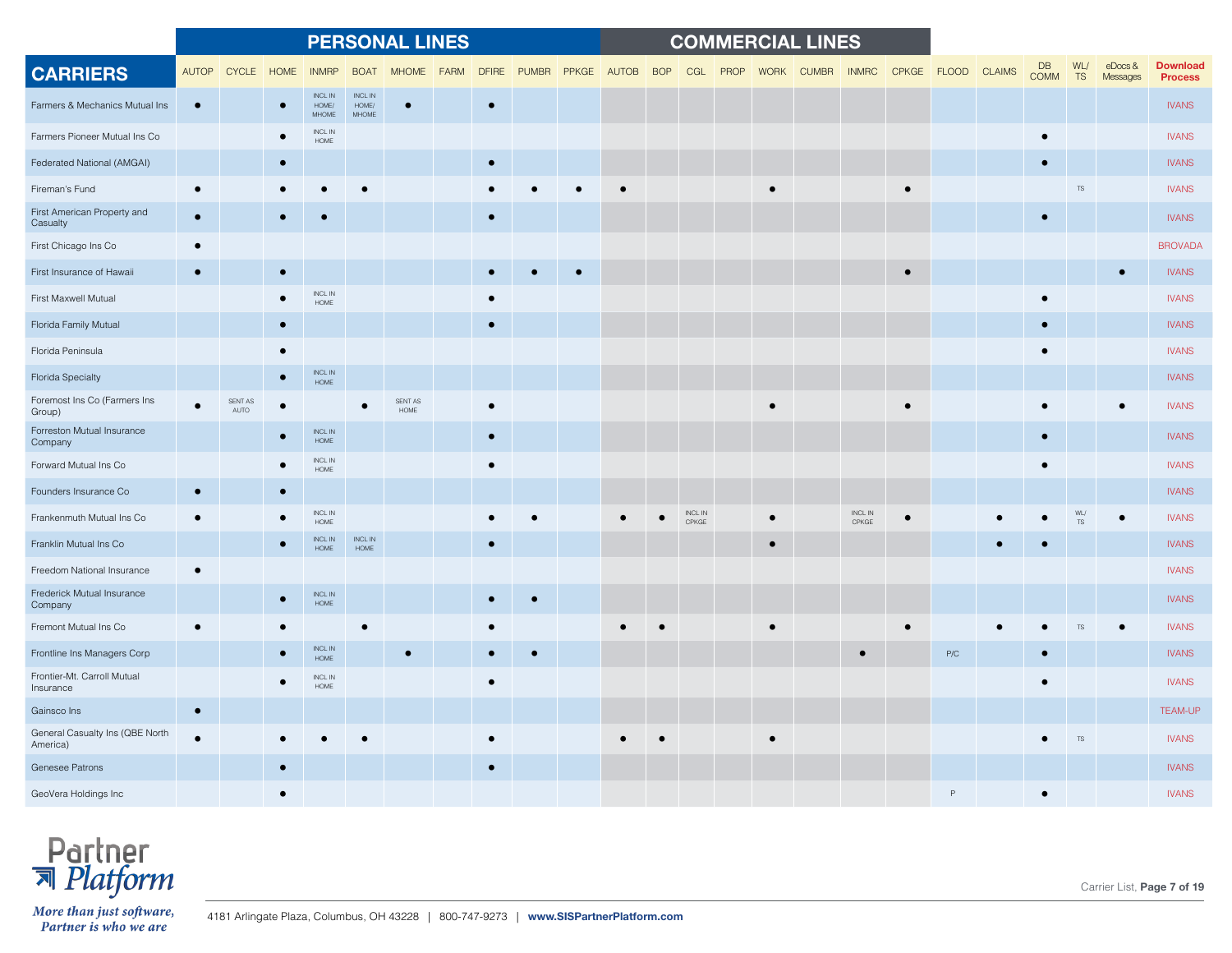|                                                   |              |              |           |                             |             | <b>PERSONAL LINES</b> |             |              |              |       |           |            |                         |                                                                                                                           |             | <b>COMMERCIAL LINES</b> |              |           |             |               |                   |                  |                        |                                   |
|---------------------------------------------------|--------------|--------------|-----------|-----------------------------|-------------|-----------------------|-------------|--------------|--------------|-------|-----------|------------|-------------------------|---------------------------------------------------------------------------------------------------------------------------|-------------|-------------------------|--------------|-----------|-------------|---------------|-------------------|------------------|------------------------|-----------------------------------|
| <b>CARRIERS</b>                                   | <b>AUTOP</b> | <b>CYCLE</b> | HOME      | <b>INMRP</b>                | <b>BOAT</b> | <b>MHOME</b>          | <b>FARM</b> | <b>DFIRE</b> | <b>PUMBR</b> | PPKGE | AUTOB     | <b>BOP</b> | CGL                     | PROP                                                                                                                      | <b>WORK</b> | <b>CUMBR</b>            | <b>INMRC</b> |           | CPKGE FLOOD | <b>CLAIMS</b> | <b>DB</b><br>COMM | WL/<br><b>TS</b> | $e$ Docs &<br>Messages | <b>Download</b><br><b>Process</b> |
| German Mutual                                     | $\bullet$    |              | $\bullet$ |                             |             |                       |             | $\bullet$    |              |       |           |            |                         |                                                                                                                           |             |                         |              |           |             |               |                   |                  |                        | <b>TEAM-UP</b>                    |
| Germania                                          |              |              |           |                             |             |                       |             | $\bullet$    |              |       |           |            |                         |                                                                                                                           |             |                         |              |           |             |               |                   |                  |                        | <b>IVANS</b>                      |
| Germantown Mutual Ins Co                          |              |              |           |                             |             |                       |             | $\bullet$    |              |       |           |            |                         |                                                                                                                           |             |                         |              |           |             |               |                   |                  |                        | <b>IVANS</b>                      |
| Glatfelter Insurance Group                        |              |              |           |                             |             |                       |             |              |              |       |           |            | CPKGE                   | $\begin{tabular}{ll} \bf{INCL} \, \color{red}{IN} \qquad \quad \  \  \bf{INCL} \, \color{red}{IN} \end{tabular}$<br>CPKGE |             |                         |              |           |             |               |                   |                  |                        | <b>IVANS</b>                      |
| Golden Eagle Ins Co<br>(See Liberty Mutual RAM)   | $\bullet$    |              |           |                             | $\bullet$   |                       |             |              |              |       |           |            |                         |                                                                                                                           |             |                         |              |           |             |               |                   | <b>TS</b>        |                        | <b>IVANS</b>                      |
| Goodville Mutual Ins                              |              |              |           |                             |             |                       |             |              |              |       |           |            |                         |                                                                                                                           |             |                         |              |           |             |               |                   |                  |                        | <b>IVANS</b>                      |
| <b>Grand River</b>                                |              |              |           |                             |             |                       |             |              |              |       | $\bullet$ |            | INCL IN<br>CPKGE        | INCL IN<br>CPKGE                                                                                                          |             | $\bullet$               |              | $\bullet$ |             |               |                   |                  |                        | <b>IVANS</b>                      |
| Grange Insurance Group                            | $\bullet$    |              |           | $\sf INCL$ $\sf IN$<br>HOME |             |                       |             |              |              |       |           |            |                         |                                                                                                                           |             |                         |              |           |             |               |                   |                  |                        | <b>IVANS</b>                      |
| Grange Mutual Ins Cos                             |              |              |           |                             |             |                       |             |              |              |       |           |            |                         |                                                                                                                           |             |                         | VA ONL'      |           |             |               |                   | WL/<br><b>TS</b> |                        | <b>IVANS</b>                      |
| Grain Dealer Mutual Inc Co<br>(Main Street)       |              |              |           |                             |             |                       |             |              |              |       |           |            |                         |                                                                                                                           |             |                         |              |           |             |               |                   |                  |                        | <b>IVANS</b>                      |
| Grayson-Carroll-Wythe Mutual<br>Insurance Company |              |              | $\bullet$ |                             |             |                       |             |              |              |       |           |            |                         |                                                                                                                           |             |                         |              |           |             |               |                   |                  |                        | <b>IVANS</b>                      |
| Great American                                    |              |              |           |                             |             |                       |             |              |              |       |           |            |                         |                                                                                                                           |             |                         |              |           |             |               |                   |                  |                        | <b>IVANS</b>                      |
| Great Bay Insurance Company                       |              |              |           |                             |             |                       |             |              |              |       |           |            |                         |                                                                                                                           |             |                         |              |           |             |               |                   |                  |                        | <b>IVANS</b>                      |
| Great Lakes Casuality Ins Co<br>(Main Street)     |              |              |           |                             |             |                       |             |              |              |       |           |            |                         |                                                                                                                           |             |                         |              |           |             |               |                   |                  |                        | <b>IVANS</b>                      |
| Great Northwest Insurance Co                      |              |              |           |                             |             |                       |             |              |              |       |           |            |                         |                                                                                                                           |             |                         |              |           |             |               |                   |                  |                        | <b>IVANS</b>                      |
| Great Rivers Mutual Insurance Co                  |              |              |           | INCL IN<br>HOME             |             |                       |             | $\bullet$    |              |       |           |            |                         |                                                                                                                           |             |                         |              |           |             |               |                   |                  |                        | <b>IVANS</b>                      |
| <b>Great West Casualty</b>                        |              |              |           |                             |             |                       |             |              |              |       |           |            |                         |                                                                                                                           |             |                         |              |           |             |               |                   |                  |                        | <b>IVANS</b>                      |
| <b>Grinnell Mutual Group</b>                      |              |              |           |                             |             |                       |             |              |              |       |           |            | INCL IN<br>CPKGE        | INCL IN<br>CPKGE                                                                                                          |             |                         |              |           |             |               |                   |                  |                        | <b>IVANS</b>                      |
| Guard Insurance Companies                         |              |              |           |                             |             |                       |             |              |              |       |           |            |                         |                                                                                                                           |             |                         |              |           |             |               |                   |                  |                        | <b>IVANS</b>                      |
| GuideOne Ins Group                                |              |              |           |                             |             |                       |             |              |              |       |           |            |                         |                                                                                                                           |             |                         |              |           |             |               |                   |                  |                        | <b>IVANS</b>                      |
| <b>Gulf States Insurance</b>                      |              |              |           |                             |             |                       |             |              |              |       |           |            |                         |                                                                                                                           |             |                         |              |           |             |               |                   |                  |                        | <b>IVANS</b>                      |
| Gulfstream P & C Ins                              |              |              |           | <b>INCLIN</b><br>HOME       |             |                       |             | $\bullet$    |              |       |           |            |                         |                                                                                                                           |             |                         |              |           |             |               |                   |                  |                        | <b>IVANS</b>                      |
| Hagerty Ins                                       | $\bullet$    |              |           |                             |             |                       |             |              |              |       |           |            |                         |                                                                                                                           |             |                         |              |           |             |               |                   |                  |                        | <b>IVANS</b>                      |
| Halifax Mutual Ins Co                             |              |              |           |                             |             |                       |             | $\bullet$    |              |       |           |            |                         |                                                                                                                           |             |                         |              |           |             |               |                   |                  |                        | <b>IVANS</b>                      |
| Hallmark Ins Co                                   |              |              |           |                             |             |                       |             |              |              |       |           |            |                         |                                                                                                                           |             |                         |              |           |             |               |                   |                  |                        | <b>IVANS</b>                      |
| Hanover/Citizens Ins Co/<br>Allmerica             |              |              |           |                             |             |                       |             |              |              |       |           |            | <b>INCL IN</b><br>CPKGF | <b>INCL IN</b><br>CPKGE                                                                                                   |             |                         |              |           |             |               |                   |                  |                        | <b>IVANS</b>                      |

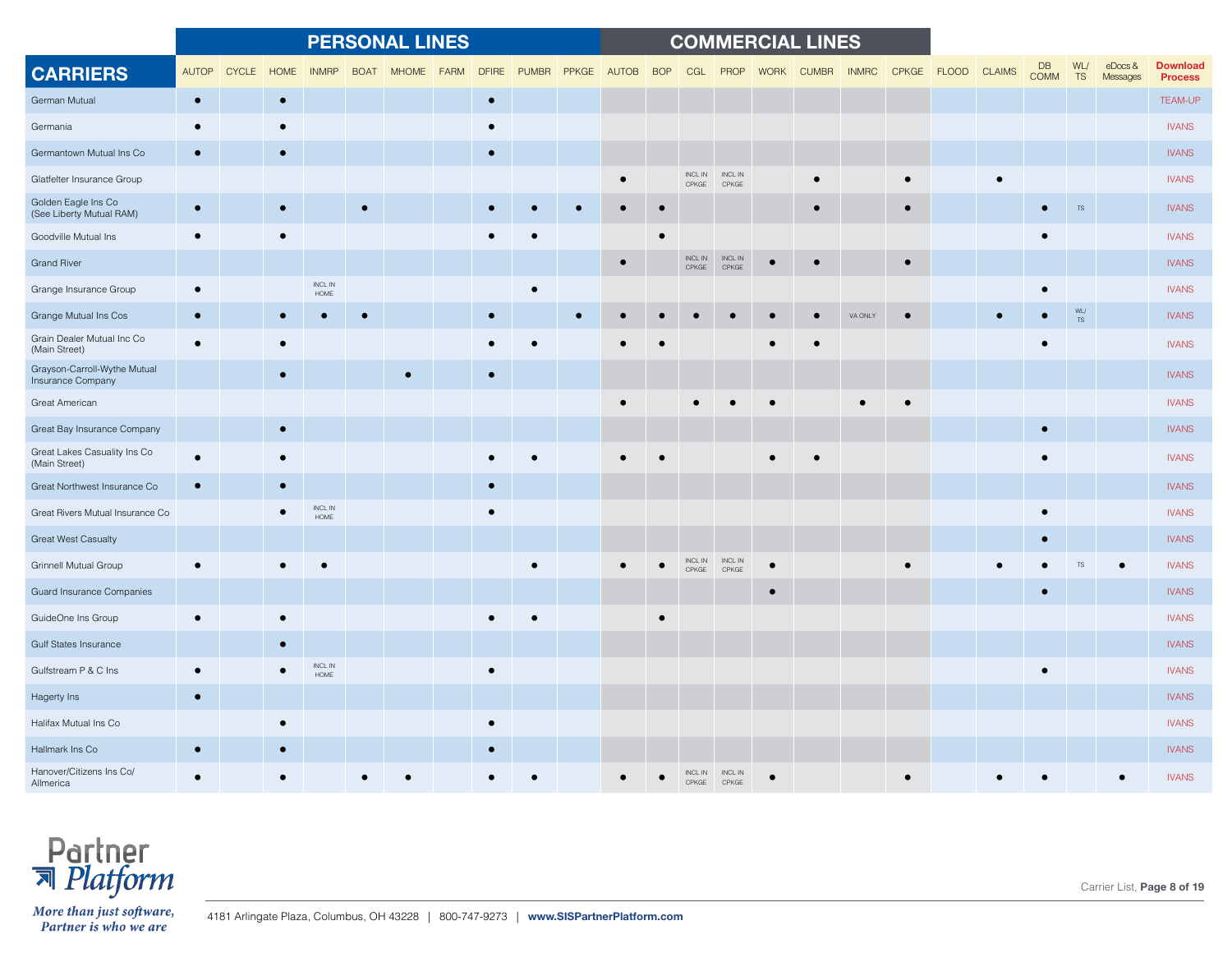|                                            |           |             |           |                                    |                              | <b>PERSONAL LINES</b> |             |              |              |       |                              |            |                  |                                                                                                                             |             | <b>COMMERCIAL LINES</b>      |              |           |                         |               |                   |                  |                           |                                   |
|--------------------------------------------|-----------|-------------|-----------|------------------------------------|------------------------------|-----------------------|-------------|--------------|--------------|-------|------------------------------|------------|------------------|-----------------------------------------------------------------------------------------------------------------------------|-------------|------------------------------|--------------|-----------|-------------------------|---------------|-------------------|------------------|---------------------------|-----------------------------------|
| <b>CARRIERS</b>                            |           | AUTOP CYCLE | HOME      | <b>INMRP</b>                       | <b>BOAT</b>                  | <b>MHOME</b>          | <b>FARM</b> | <b>DFIRE</b> | <b>PUMBR</b> | PPKGE | <b>AUTOB</b>                 | <b>BOP</b> | CGL              | PROP                                                                                                                        | <b>WORK</b> | <b>CUMBR</b>                 | <b>INMRC</b> |           | CPKGE FLOOD             | <b>CLAIMS</b> | DB<br><b>COMM</b> | WL/<br><b>TS</b> | $e$ Docs $\&$<br>Messages | <b>Download</b><br><b>Process</b> |
| Hanover Fire & Casualty                    |           |             |           |                                    |                              |                       |             | $\bullet$    |              |       |                              |            |                  |                                                                                                                             |             |                              |              |           |                         |               | $\bullet$         |                  |                           | <b>IVANS</b>                      |
| Harleysville (Nationwide)                  | $\bullet$ |             |           | <b>INCLIN</b><br><b>HOME</b>       | <b>INCLIN</b><br><b>HOME</b> |                       |             | $\bullet$    |              |       |                              |            |                  |                                                                                                                             | $\bullet$   |                              |              |           |                         |               | $\bullet$         | $TS$             |                           | <b>IVANS</b>                      |
| Harford Mutual                             |           |             |           |                                    |                              |                       |             |              |              |       |                              |            |                  |                                                                                                                             |             |                              |              |           |                         |               |                   |                  |                           | <b>IVANS</b>                      |
| Hartford Ins Group                         | $\bullet$ |             | $\bullet$ |                                    |                              |                       |             |              |              |       |                              |            | INCL IN<br>CPKGE | INCL IN<br>CPKGE                                                                                                            |             | $\sf INCL$ $\sf IN$<br>CPKGE |              |           | $\mathsf{P}/\mathbb{C}$ |               |                   | TS               |                           | <b>IVANS</b>                      |
| Hastings Mutual Ins Co                     |           |             |           |                                    |                              |                       |             |              |              |       |                              |            |                  |                                                                                                                             |             |                              |              |           |                         |               |                   | TS               |                           | <b>IVANS</b>                      |
| Haulers Insurance Co                       | $\bullet$ |             |           |                                    |                              |                       |             |              |              |       |                              |            |                  |                                                                                                                             |             |                              |              |           |                         |               |                   |                  |                           | <b>TEAM-UP</b>                    |
| Hawkeye Mutual Ins Assoc                   |           |             |           | INCL IN<br>$\sf{HOME}$             |                              |                       |             |              |              |       |                              |            |                  |                                                                                                                             |             |                              |              |           |                         |               |                   |                  |                           | <b>IVANS</b>                      |
| Heritage Property & Casualty               |           |             |           | INCL IN<br><b>HOME</b>             |                              |                       |             | $\bullet$    |              |       |                              |            | $\bullet$        |                                                                                                                             |             |                              |              |           |                         |               | $\bullet$         |                  |                           | <b>IVANS</b>                      |
| Hickory County Farmers Mutual              |           |             |           | $\sf INCL$ $\sf IN$<br><b>HOME</b> |                              |                       |             |              |              |       |                              |            |                  |                                                                                                                             |             |                              |              |           |                         |               |                   |                  |                           | <b>IVANS</b>                      |
| Hippo Insurance                            |           |             |           | $\sf INCL$ $\sf IN$<br>HOME        |                              |                       |             | $\bullet$    |              |       |                              |            |                  |                                                                                                                             |             |                              |              |           |                         |               |                   |                  |                           | <b>IVANS</b>                      |
| Hiscox Insurance                           |           |             |           |                                    |                              |                       |             |              |              |       |                              |            |                  |                                                                                                                             |             |                              |              |           |                         |               |                   |                  |                           | <b>IVANS</b>                      |
| Hingham Mutual Group                       | $\bullet$ |             | $\bullet$ |                                    |                              |                       |             | $\bullet$    |              |       |                              |            |                  |                                                                                                                             |             |                              |              |           |                         |               |                   |                  |                           | <b>IVANS</b>                      |
| Hochheim Prairie                           |           |             |           |                                    |                              |                       |             | $\bullet$    |              |       |                              |            |                  |                                                                                                                             |             |                              |              |           |                         |               |                   |                  |                           | <b>IVANS</b>                      |
| Homeowners of America                      | $\bullet$ |             |           |                                    |                              |                       |             | $\bullet$    |              |       |                              |            |                  |                                                                                                                             |             |                              |              |           |                         |               | $\bullet$         |                  |                           | <b>IVANS</b>                      |
| Homesite (Progressive)                     |           |             |           |                                    |                              |                       |             |              |              |       |                              |            |                  |                                                                                                                             |             |                              |              |           |                         |               |                   |                  |                           | <b>IMPORT</b>                     |
| Homesite Group Inc.                        |           |             |           |                                    |                              |                       |             |              |              |       |                              |            |                  |                                                                                                                             |             |                              |              |           |                         |               |                   |                  |                           | <b>IVANS</b>                      |
| Houston General Insurance                  | $\bullet$ |             |           |                                    |                              |                       |             |              |              |       |                              |            |                  |                                                                                                                             |             |                              |              |           |                         |               |                   |                  |                           | <b>IVANS</b>                      |
| Hyundai Marine & Fire                      |           |             | $\bullet$ |                                    |                              |                       |             | $\bullet$    |              |       |                              |            |                  |                                                                                                                             |             |                              |              |           |                         |               |                   |                  |                           | <b>IVANS</b>                      |
| IAT Group                                  | $\bullet$ |             |           |                                    |                              |                       |             |              |              |       | $\sf INCL$ $\sf IN$<br>CPKGE |            | CPKGE            | $\begin{tabular}{ll} \bf{INCL} \, \color{black} IN & \color{black} \bf{INCL} \, \color{black} IN \\ \end{tabular}$<br>CPKGE |             |                              |              |           |                         |               |                   |                  |                           | <b>IVANS</b>                      |
| Idaho State Insurance Fund                 |           |             |           |                                    |                              |                       |             |              |              |       |                              |            |                  |                                                                                                                             |             |                              |              |           |                         |               |                   |                  |                           | <b>IVANS</b>                      |
| <b>Illinois Casualty</b>                   |           |             |           |                                    |                              |                       |             |              |              |       |                              |            |                  |                                                                                                                             |             |                              |              |           |                         |               |                   |                  |                           | <b>IVANS</b>                      |
| <b>IMT Ins Companies</b>                   | $\bullet$ |             |           |                                    | $\bullet$                    |                       |             |              |              |       |                              |            |                  |                                                                                                                             |             |                              |              | $\bullet$ |                         |               |                   | <b>TS</b>        |                           | <b>IVANS</b>                      |
| Indiana Farmers Mutual Ins<br>Group        |           |             |           |                                    |                              |                       |             |              |              |       |                              |            |                  |                                                                                                                             |             |                              |              |           |                         |               |                   |                  |                           | <b>IVANS</b>                      |
| Indiana Ins Co<br>(See Liberty Mutual RAM) |           |             |           |                                    |                              |                       |             |              |              |       |                              |            |                  |                                                                                                                             |             |                              |              | $\bullet$ |                         |               |                   | <b>TS</b>        |                           | <b>IVANS</b>                      |
| Infinity Ins                               | $\bullet$ |             |           |                                    |                              |                       |             |              |              |       |                              |            |                  |                                                                                                                             |             |                              |              |           |                         |               |                   |                  |                           | <b>IVANS</b>                      |
| Injured Workers Ins Fund                   |           |             |           |                                    |                              |                       |             |              |              |       |                              |            |                  |                                                                                                                             |             |                              |              |           |                         |               | $\bullet$         |                  |                           | <b>IVANS</b>                      |
| Insurance Company of the West              | $\bullet$ |             |           |                                    |                              |                       |             |              |              |       |                              |            |                  |                                                                                                                             |             |                              |              |           |                         |               |                   |                  |                           | <b>IVANS</b>                      |



Carrier List, **Page 9 of 19**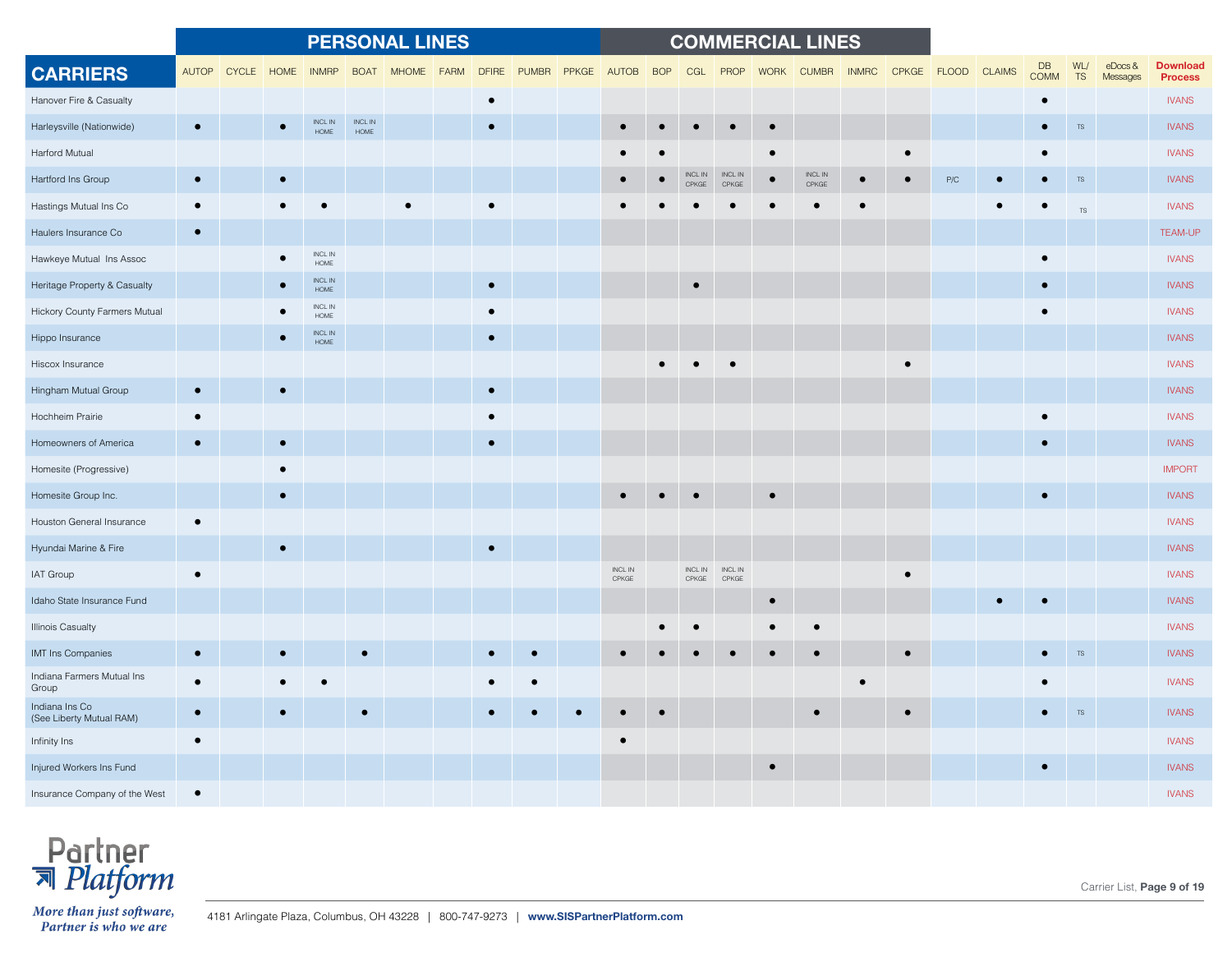|                                                |              |              |             |                                    |                 | <b>PERSONAL LINES</b>  |             |              |              |              |              |            |           |      |             | <b>COMMERCIAL LINES</b> |              |              |              |               |                   |                  |                        |                                   |
|------------------------------------------------|--------------|--------------|-------------|------------------------------------|-----------------|------------------------|-------------|--------------|--------------|--------------|--------------|------------|-----------|------|-------------|-------------------------|--------------|--------------|--------------|---------------|-------------------|------------------|------------------------|-----------------------------------|
| <b>CARRIERS</b>                                | <b>AUTOP</b> | <b>CYCLE</b> | <b>HOME</b> | <b>INMRP</b>                       | <b>BOAT</b>     | <b>MHOME</b>           | <b>FARM</b> | <b>DFIRE</b> | <b>PUMBR</b> | <b>PPKGE</b> | <b>AUTOB</b> | <b>BOP</b> | CGL       | PROP | <b>WORK</b> | <b>CUMBR</b>            | <b>INMRC</b> | <b>CPKGE</b> | <b>FLOOD</b> | <b>CLAIMS</b> | DB<br><b>COMM</b> | WL/<br><b>TS</b> | $e$ Docs &<br>Messages | <b>Download</b><br><b>Process</b> |
| Integrity                                      | $\bullet$    |              | $\bullet$   | $\bullet$                          | $\bullet$       |                        |             | $\bullet$    |              | $\bullet$    | $\bullet$    |            |           |      | $\bullet$   |                         |              | $\bullet$    |              |               | $\bullet$         | WL/<br><b>TS</b> |                        | <b>TEAM-UP</b>                    |
| Iowa Mutual                                    |              |              |             |                                    |                 |                        |             |              |              |              |              |            |           |      |             |                         |              |              |              |               |                   |                  |                        | <b>IVANS</b>                      |
| Iowa River Mutual Ins Assoc                    |              |              |             | <b>INCL IN</b><br>HOME             |                 |                        |             | $\bullet$    |              |              |              |            |           |      |             |                         |              |              |              |               |                   |                  |                        | <b>IVANS</b>                      |
| <b>ISurity</b>                                 |              |              |             |                                    |                 |                        |             |              |              |              |              |            |           |      |             |                         |              |              |              |               |                   |                  |                        | <b>IVANS</b>                      |
| Jackson Sumner & Associates                    |              |              |             |                                    |                 |                        |             |              |              |              |              |            | $\bullet$ |      |             |                         |              |              |              |               |                   |                  |                        | <b>IVANS</b>                      |
| Jewelers Mutual Insurance                      |              |              |             |                                    |                 |                        |             |              |              |              |              |            |           |      |             |                         |              |              |              |               |                   |                  |                        | <b>IVANS</b>                      |
| Johnson & Johnson Ins                          |              |              |             |                                    |                 |                        |             |              |              |              |              |            |           |      |             |                         |              |              |              |               |                   |                  |                        | <b>IVANS</b>                      |
| Kemper Specialty (Preferred)                   | $\bullet$    |              |             | INCL IN<br><b>HOME</b>             |                 |                        |             |              |              | $\bullet$    |              |            |           |      |             |                         |              |              |              |               |                   | <b>TS</b>        |                        | <b>IVANS</b>                      |
| Kentucky Growers Ins Co Inc                    |              |              |             |                                    |                 |                        |             |              |              |              |              |            |           |      |             |                         |              |              |              |               |                   |                  |                        | <b>IVANS</b>                      |
| Kentucky National                              |              |              |             |                                    |                 |                        |             |              |              |              |              |            |           |      |             |                         |              |              |              |               |                   |                  |                        | <b>IVANS</b>                      |
| Keystone National Ins Co                       |              |              |             |                                    |                 |                        |             |              |              |              |              |            |           |      |             | $\bullet$               |              |              |              |               |                   |                  |                        | <b>TEAM-UP</b>                    |
| Kingstone Insurance Company                    |              |              |             | INCL IN<br><b>HOME</b>             |                 |                        |             | $\bullet$    |              |              |              |            |           |      |             |                         |              |              |              |               |                   |                  |                        | <b>IVANS</b>                      |
| Kramer-Wilson                                  |              |              |             |                                    |                 |                        |             | $\bullet$    |              |              |              |            |           |      |             |                         |              |              |              |               |                   |                  |                        | <b>IVANS</b>                      |
| KW Specialty Insurance                         |              |              |             |                                    |                 |                        |             |              |              |              |              |            |           |      |             |                         |              |              |              |               |                   |                  |                        | <b>TEAM-UP</b>                    |
| LaPrairie Mutual                               |              |              |             | $\sf INCL$ $\sf IN$<br><b>HOME</b> | INCL IN<br>HOME |                        |             |              |              |              |              |            |           |      |             |                         |              |              |              |               | $\bullet$         |                  |                        | <b>IVANS</b>                      |
| Le Mars (Donegal Group)                        |              |              |             |                                    |                 |                        |             |              |              |              |              |            |           |      |             |                         |              |              |              |               |                   | <b>TS</b>        |                        | <b>IVANS</b>                      |
| Leatherstocking Cooperative                    |              |              | $\bullet$   |                                    |                 | SENT AS<br><b>HOME</b> |             | $\bullet$    |              |              |              |            |           |      |             |                         |              |              |              |               |                   |                  |                        | <b>IVANS</b>                      |
| Legacy Insurance Services                      |              |              |             |                                    |                 |                        |             |              |              |              |              |            |           |      |             |                         |              |              |              |               |                   |                  |                        | <b>IVANS</b>                      |
| Lemonade Insurance                             |              |              | $\bullet$   |                                    |                 |                        |             |              |              |              |              |            |           |      |             |                         |              |              |              |               |                   |                  |                        | <b>IVANS</b>                      |
| Liberty Mutual RAM                             |              |              |             |                                    |                 |                        |             |              |              |              |              |            |           |      |             |                         |              |              |              |               |                   | <b>TS</b>        |                        | <b>IVANS</b>                      |
| Lighthouse Property Insurance<br>Company       |              |              |             | $\sf INCL$ $\sf IN$<br><b>HOME</b> |                 |                        |             | $\bullet$    |              |              |              |            |           |      |             |                         |              |              |              |               |                   |                  |                        | <b>IVANS</b>                      |
| Lititz Mutual                                  |              |              |             |                                    |                 |                        |             | $\bullet$    |              |              |              |            |           |      |             |                         |              |              |              |               |                   |                  |                        | <b>IVANS</b>                      |
| Loudoun Mutual                                 |              |              |             |                                    |                 |                        |             |              |              |              |              |            |           |      |             |                         |              |              |              |               |                   |                  |                        | <b>IVANS</b>                      |
| Madison Mutual                                 |              |              |             |                                    |                 |                        |             |              |              |              |              |            |           |      |             |                         |              |              |              |               |                   |                  |                        | <b>IVANS</b>                      |
| Madison Mutual of NY                           |              |              |             |                                    |                 |                        |             | $\bullet$    |              |              |              |            |           |      |             |                         |              |              |              |               |                   |                  |                        | <b>IVANS</b>                      |
| Main Street America Assurance<br>(Main Street) |              |              |             |                                    |                 |                        |             |              |              |              |              |            |           |      |             |                         |              |              |              |               |                   |                  |                        | <b>IVANS</b>                      |
| Main Street America Group                      |              |              |             |                                    |                 |                        |             |              |              |              |              |            |           |      |             |                         |              |              |              |               |                   |                  |                        | <b>IVANS</b>                      |

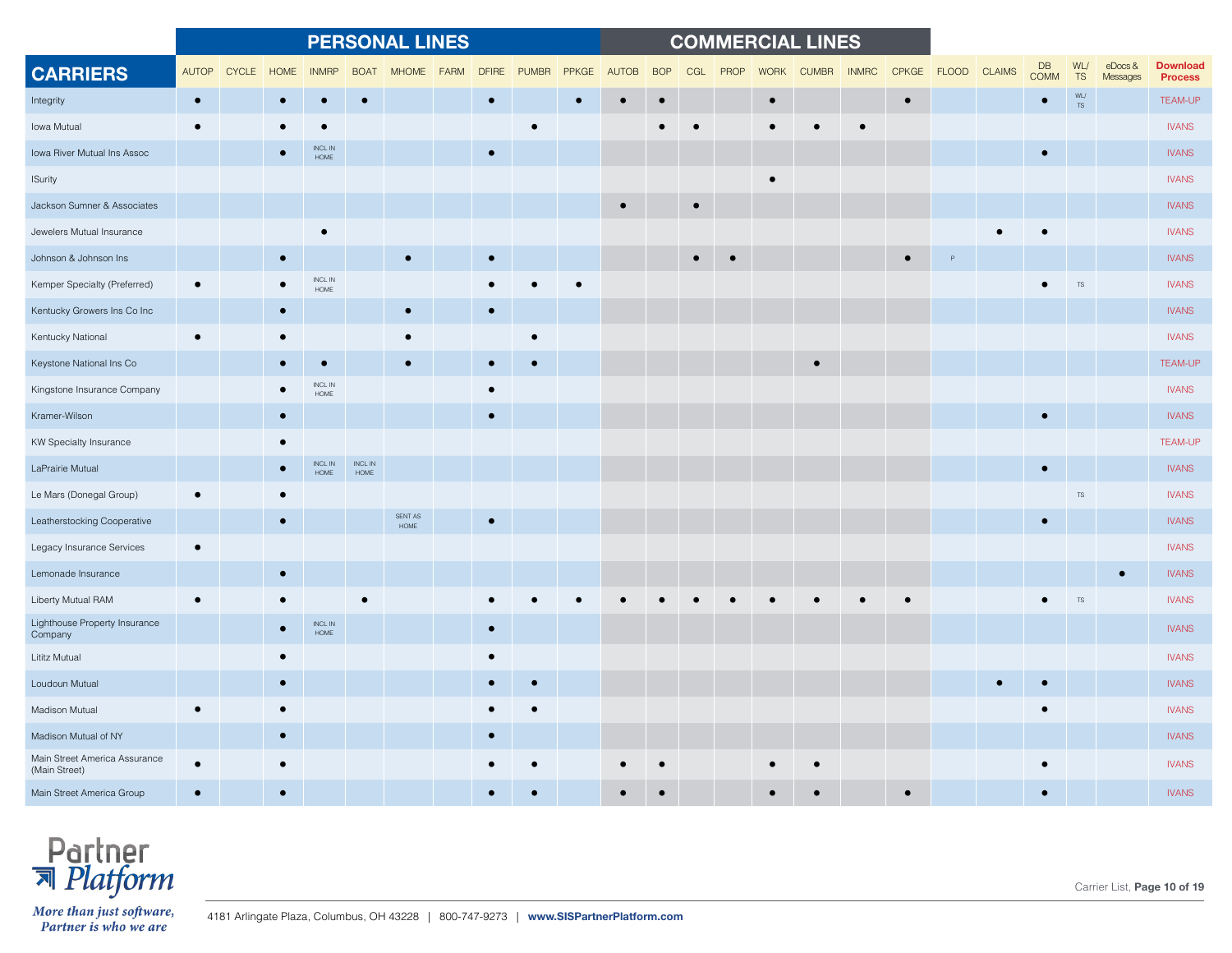|                                                                      |                  |                  |                    |                                  |             | <b>PERSONAL LINES</b> |             |              |                  |           |           |            |     |      |             | <b>COMMERCIAL LINES</b> |              |                    |           |                   |           |                        |                                   |
|----------------------------------------------------------------------|------------------|------------------|--------------------|----------------------------------|-------------|-----------------------|-------------|--------------|------------------|-----------|-----------|------------|-----|------|-------------|-------------------------|--------------|--------------------|-----------|-------------------|-----------|------------------------|-----------------------------------|
| <b>CARRIERS</b>                                                      |                  | AUTOP CYCLE      | HOME               | <b>INMRP</b>                     | <b>BOAT</b> | <b>MHOME</b>          | <b>FARM</b> | <b>DFIRE</b> | <b>PUMBR</b>     | PPKGE     | AUTOB     | <b>BOP</b> | CGL | PROP | <b>WORK</b> | <b>CUMBR</b>            | <b>INMRC</b> | CPKGE FLOOD CLAIMS |           | DB<br><b>COMM</b> | WL/<br>TS | $e$ Docs &<br>Messages | <b>Download</b><br><b>Process</b> |
| Main Street Americe Protection<br>Insurance Company (Main<br>Street) | $\bullet$        |                  |                    | <b>INCLIN</b><br>HOME            |             |                       |             | $\bullet$    |                  |           | $\bullet$ |            |     |      |             |                         |              |                    |           | $\bullet$         |           |                        | <b>IVANS</b>                      |
| Maine Employers Mutual<br>Insurance Co (MEMIC)                       |                  |                  |                    |                                  |             |                       |             |              |                  |           |           |            |     |      | $\bullet$   |                         |              |                    |           |                   |           |                        | <b>IVANS</b>                      |
| Maine Mutual Fire Ins Company/<br>MMG Ins                            |                  |                  |                    |                                  |             |                       |             |              |                  |           |           |            |     |      |             |                         |              |                    |           |                   |           |                        | <b>IVANS</b>                      |
| Main Street America                                                  |                  |                  |                    |                                  |             |                       |             |              |                  |           |           |            |     |      |             |                         |              |                    |           |                   |           |                        | <b>IVANS</b>                      |
| Maison Insurance Co                                                  |                  |                  | $\sf INCL$<br>WIND | INCL IN<br>HOME/<br><b>MHOME</b> |             |                       |             | $\bullet$    |                  |           |           |            |     |      |             |                         |              |                    |           |                   |           |                        | <b>IVANS</b>                      |
| MAPFRE Puerto Rico                                                   | INCL IN<br>PPKGE |                  |                    |                                  |             |                       |             |              | INCL IN<br>PPKGE | $\bullet$ |           |            |     |      |             |                         |              |                    |           |                   |           |                        | <b>IVANS</b>                      |
| MAPFRE USA                                                           | $\bullet$        |                  |                    |                                  |             |                       |             |              |                  |           |           |            |     |      |             |                         |              |                    |           |                   | <b>TS</b> |                        | <b>IVANS</b>                      |
| Maple Valley Mutual Ins Co                                           |                  |                  |                    | $\sf INCL$ $\sf IN$<br>HOME      |             |                       |             |              |                  |           |           |            |     |      |             |                         |              |                    |           |                   |           |                        | <b>IVANS</b>                      |
| Markel Corp                                                          |                  | SENT AS<br>AUTOP |                    |                                  |             |                       |             | $\bullet$    |                  |           |           | $\bullet$  |     |      |             |                         |              |                    |           |                   |           |                        | <b>IVANS</b>                      |
| Maryland Auto Insurance                                              |                  |                  |                    |                                  |             |                       |             |              |                  |           | $\bullet$ |            |     |      |             |                         |              |                    |           |                   |           |                        | <b>IVANS</b>                      |
| Massachusetts Property Ins.<br>Und. Ass.                             |                  |                  |                    |                                  |             |                       |             | $\bullet$    |                  |           |           |            |     |      |             |                         |              |                    |           | $\bullet$         |           |                        | <b>IVANS</b>                      |
| McMillan-Warner Mutual<br>Insurance Co                               |                  |                  |                    |                                  |             |                       |             |              |                  |           |           |            |     |      |             |                         |              |                    |           |                   |           |                        | <b>IVANS</b>                      |
| Meadowbrook (Ameritrust)                                             |                  |                  |                    |                                  |             |                       |             |              |                  |           |           |            |     |      |             |                         |              |                    |           | $\bullet$         |           |                        | <b>IVANS</b>                      |
| Members Ins. Co, The                                                 |                  |                  |                    |                                  |             |                       |             |              |                  |           |           |            |     |      |             |                         |              |                    |           |                   |           |                        | <b>IVANS</b>                      |
| Mendota                                                              | $\bullet$        |                  |                    |                                  |             |                       |             |              |                  |           |           |            |     |      |             |                         |              |                    |           |                   |           |                        | <b>IVANS</b>                      |
| Mennonite Mutual Ins Company                                         |                  |                  |                    |                                  |             |                       |             | $\bullet$    |                  |           |           |            |     |      |             |                         |              |                    |           |                   |           |                        | <b>IMPORT</b>                     |
| Meramec Valley Mutual Ins Co.                                        |                  |                  |                    |                                  |             |                       |             | $\bullet$    |                  |           |           |            |     |      |             |                         |              |                    |           |                   |           |                        | <b>IVANS</b>                      |
| Merastar Insurance Co                                                |                  |                  |                    |                                  |             |                       |             |              |                  |           |           |            |     |      |             |                         |              |                    |           |                   |           |                        | <b>IVANS</b>                      |
| Merchants Ins Group                                                  | $\bullet$        |                  |                    |                                  |             |                       |             | $\bullet$    |                  |           |           |            |     |      |             |                         |              |                    |           |                   | <b>TS</b> |                        | <b>IVANS</b>                      |
| Mercury Insurance Group                                              | $\bullet$        |                  |                    |                                  |             |                       |             |              |                  |           |           |            |     |      |             |                         |              |                    |           |                   |           |                        | <b>MERCURY</b>                    |
| Metropolitan Property &<br>Casualty/Metlife                          | $\bullet$        |                  |                    |                                  | $\bullet$   |                       |             |              |                  | $\bullet$ |           |            |     |      |             |                         |              |                    | $\bullet$ |                   | <b>TS</b> |                        | <b>IVANS</b>                      |
| MGA Resources, LLC                                                   |                  |                  |                    |                                  |             |                       |             | $\bullet$    |                  |           |           |            |     |      |             |                         |              |                    |           |                   |           |                        | <b>IVANS</b>                      |
| Michigan Ins. Co. (Donegal<br>Group)                                 | $\bullet$        |                  |                    |                                  |             |                       |             |              |                  |           |           |            |     |      | $\bullet$   |                         |              |                    |           |                   | <b>TS</b> |                        | <b>IVANS</b>                      |
| Michigan Millers Mutual Ins                                          |                  |                  |                    |                                  |             |                       |             |              |                  |           |           |            |     |      |             |                         |              |                    |           |                   |           |                        | <b>IVANS</b>                      |
| Middle Oak Insurance<br>(Middlesex)                                  |                  |                  |                    |                                  |             |                       |             |              |                  |           |           |            |     |      |             |                         |              |                    |           |                   |           |                        | <b>IVANS</b>                      |



Carrier List, **Page 11 of 19**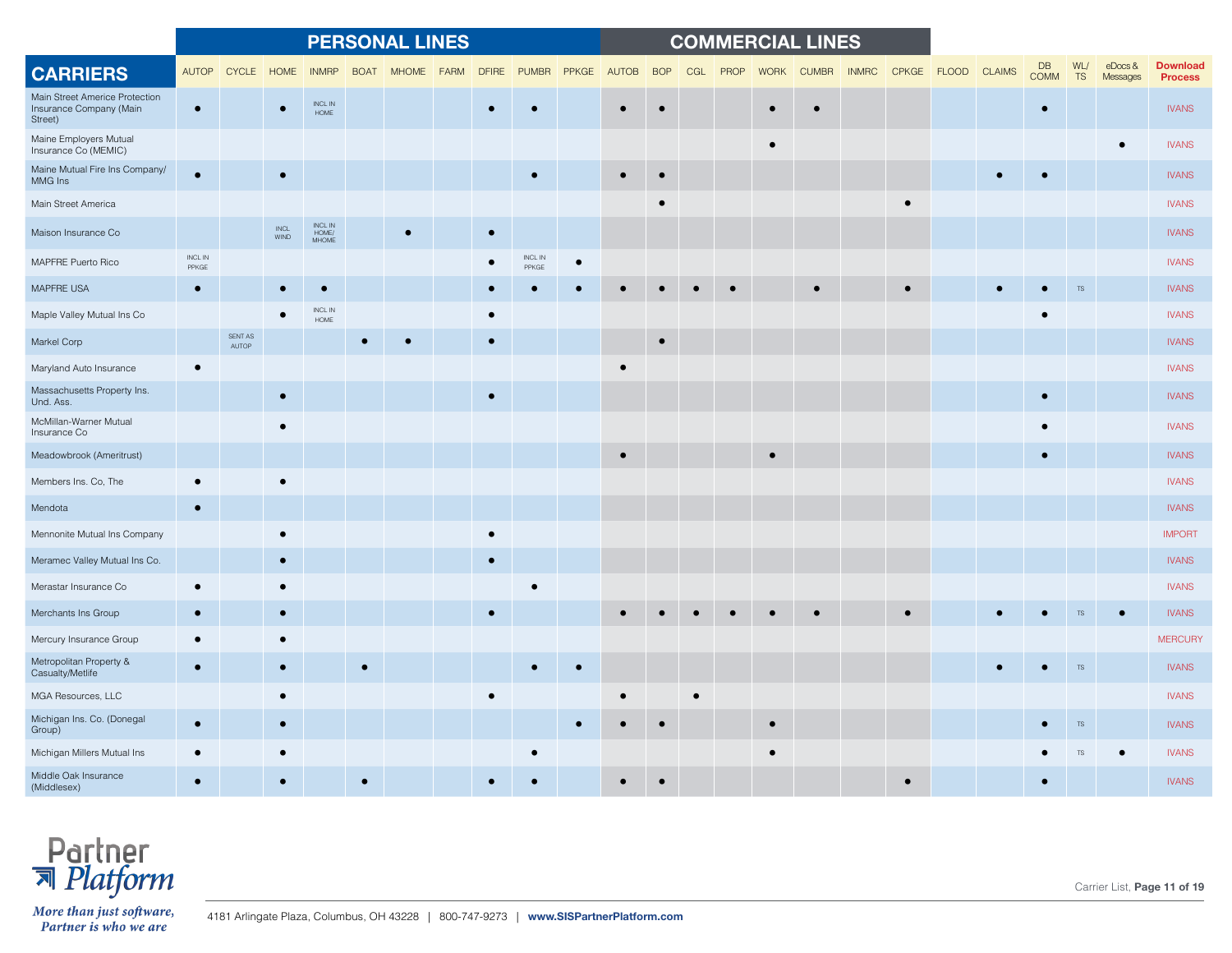|                                                            |           |             |           |                             |                         | <b>PERSONAL LINES</b> |             |              |              |           |           |            |     |      |             | <b>COMMERCIAL LINES</b> |              |                    |           |                   |                  |                    |                                   |
|------------------------------------------------------------|-----------|-------------|-----------|-----------------------------|-------------------------|-----------------------|-------------|--------------|--------------|-----------|-----------|------------|-----|------|-------------|-------------------------|--------------|--------------------|-----------|-------------------|------------------|--------------------|-----------------------------------|
| <b>CARRIERS</b>                                            |           | AUTOP CYCLE | HOME      | <b>INMRP</b>                | <b>BOAT</b>             | <b>MHOME</b>          | <b>FARM</b> | <b>DFIRE</b> | <b>PUMBR</b> | PPKGE     | AUTOB     | <b>BOP</b> | CGL | PROP | <b>WORK</b> | <b>CUMBR</b>            | <b>INMRC</b> | CPKGE FLOOD CLAIMS |           | DB<br><b>COMM</b> | WL/<br><b>TS</b> | eDocs&<br>Messages | <b>Download</b><br><b>Process</b> |
| Midstate Mutual Ins Co                                     |           |             |           | INCL IN<br>$\sf{HOME}$      | INCL IN<br>${\sf HOME}$ | $\bullet$             |             | $\bullet$    |              |           |           | $\bullet$  |     |      |             |                         |              |                    |           | $\bullet$         |                  |                    | <b>IVANS</b>                      |
| Midwest Family Mutual<br>Insurance                         |           |             |           |                             |                         |                       |             |              |              |           |           |            |     |      |             |                         |              |                    |           |                   |                  |                    | <b>IVANS</b>                      |
| Millville Mutual                                           |           |             | $\bullet$ |                             |                         |                       |             | $\bullet$    |              |           |           |            |     |      |             |                         |              |                    |           |                   |                  |                    | <b>TEAM-UP</b>                    |
| Mississippi Windstorm<br><b>Underwriting Association</b>   |           |             |           |                             |                         |                       |             | $\bullet$    |              |           |           |            |     |      |             |                         |              |                    |           |                   |                  |                    | <b>IVANS</b>                      |
| Missouri Employers Mutual                                  |           |             |           |                             |                         |                       |             |              |              |           |           |            |     |      |             |                         |              |                    |           |                   |                  |                    | <b>IVANS</b>                      |
| Modern USA (Jerger MGA)                                    |           |             |           |                             |                         |                       |             | $\bullet$    |              |           |           |            |     |      |             |                         |              |                    |           |                   |                  |                    | <b>IVANS</b>                      |
| Montgomery Ins Co<br>(Liberty Mutual RAM)                  | $\bullet$ |             | $\bullet$ |                             |                         |                       |             | $\bullet$    |              |           |           |            |     |      |             |                         |              |                    |           |                   | <b>TS</b>        |                    | <b>IVANS</b>                      |
| Mount Beacon Insurance Co                                  |           |             |           |                             |                         |                       |             | $\bullet$    |              |           |           |            |     |      |             |                         |              |                    |           |                   |                  |                    | <b>IVANS</b>                      |
| MSA Insurance Company (Main<br>Street)                     | $\bullet$ |             | $\bullet$ |                             |                         |                       |             | $\bullet$    |              |           | $\bullet$ |            |     |      |             |                         |              |                    |           | $\bullet$         |                  |                    | <b>IVANS</b>                      |
| Mt. Morris Mutual                                          |           |             |           | $\sf INCL$ $\sf IN$<br>HOME |                         |                       |             |              |              |           |           |            |     |      |             |                         |              |                    |           | $\bullet$         |                  |                    | <b>IVANS</b>                      |
| Mt. Washington Ins. (Plymouth<br>Rock)                     |           |             |           |                             |                         |                       |             |              |              |           | $\bullet$ |            |     |      |             |                         |              |                    |           | $\bullet$         | <b>TS</b>        |                    | <b>TEAM-UP</b>                    |
| Municipal Mutual Ins Co                                    |           |             |           |                             |                         |                       |             | $\bullet$    |              |           |           |            |     |      |             |                         |              |                    |           |                   |                  |                    | <b>IVANS</b>                      |
| Mutual Aid Exchange                                        |           |             |           |                             |                         |                       |             | $\bullet$    |              |           |           |            |     |      |             |                         |              |                    |           | $\bullet$         |                  |                    | <b>IVANS</b>                      |
| Mutual Assurance Society of VA                             |           |             |           | INCL IN<br>HOME             |                         |                       |             |              |              |           |           |            |     |      |             |                         |              |                    |           |                   |                  |                    | <b>IVANS</b>                      |
| Mutual Benefit Ins Co                                      |           |             |           | INCL IN<br><b>HOME</b>      | INCL IN<br>${\sf HOME}$ |                       |             |              |              |           |           |            |     |      |             |                         |              |                    |           |                   |                  |                    | <b>IVANS</b>                      |
| Mutual of Enumclaw                                         |           |             |           |                             |                         |                       |             |              |              |           |           |            |     |      |             |                         |              |                    |           |                   |                  |                    | <b>IVANS</b>                      |
| Mutual of Indiana Ins Co                                   |           |             |           | INCL IN<br>HOME             |                         |                       |             | $\bullet$    |              |           |           |            |     |      |             |                         |              |                    |           | $\bullet$         |                  |                    | <b>IVANS</b>                      |
| Mutual of Wausau Ins Co                                    |           |             |           |                             |                         |                       |             | $\bullet$    |              |           |           |            |     |      |             |                         |              |                    |           |                   |                  |                    | <b>IVANS</b>                      |
| Narragansett Bay                                           |           |             |           | <b>INCL IN</b><br>HOME      | INCL IN<br>HOME         |                       |             | $\bullet$    |              |           |           |            |     |      |             |                         |              |                    |           |                   |                  |                    | <b>IVANS</b>                      |
| National Farmers Union<br>(QBE North America)              |           |             |           |                             |                         |                       |             |              |              |           |           |            |     |      |             |                         |              |                    |           |                   |                  |                    | <b>IVANS</b>                      |
| National General (GMAC)                                    |           |             |           |                             |                         |                       |             | $\bullet$    |              | $\bullet$ |           |            |     |      |             |                         |              |                    |           |                   |                  | $\bullet$          | <b>IVANS</b>                      |
| National Grange Mutual Ins Co<br>(Main Street America Grp) |           |             |           |                             |                         |                       |             |              |              |           |           |            |     |      |             |                         |              |                    |           |                   |                  |                    | <b>IVANS</b>                      |
| National Flood Serv.                                       |           |             |           |                             |                         |                       |             |              |              |           |           |            |     |      |             |                         | $\bullet$    | P/C                |           |                   |                  |                    | <b>IVANS</b>                      |
| National Summit                                            |           |             |           |                             |                         |                       |             | $\bullet$    |              |           |           |            |     |      |             |                         |              |                    | $\bullet$ |                   |                  |                    | <b>IVANS</b>                      |
| Nations Insurance Co                                       |           |             |           |                             |                         |                       |             |              |              |           |           |            |     |      |             |                         |              |                    |           |                   |                  |                    | <b>IVANS</b>                      |
| Nationwide                                                 |           |             |           | <b>NCL IN</b><br>⊣∩м        | NCL IN<br><b>HOMF</b>   |                       |             |              |              |           |           |            |     |      |             |                         |              |                    |           |                   |                  |                    | <b>IVANS</b>                      |

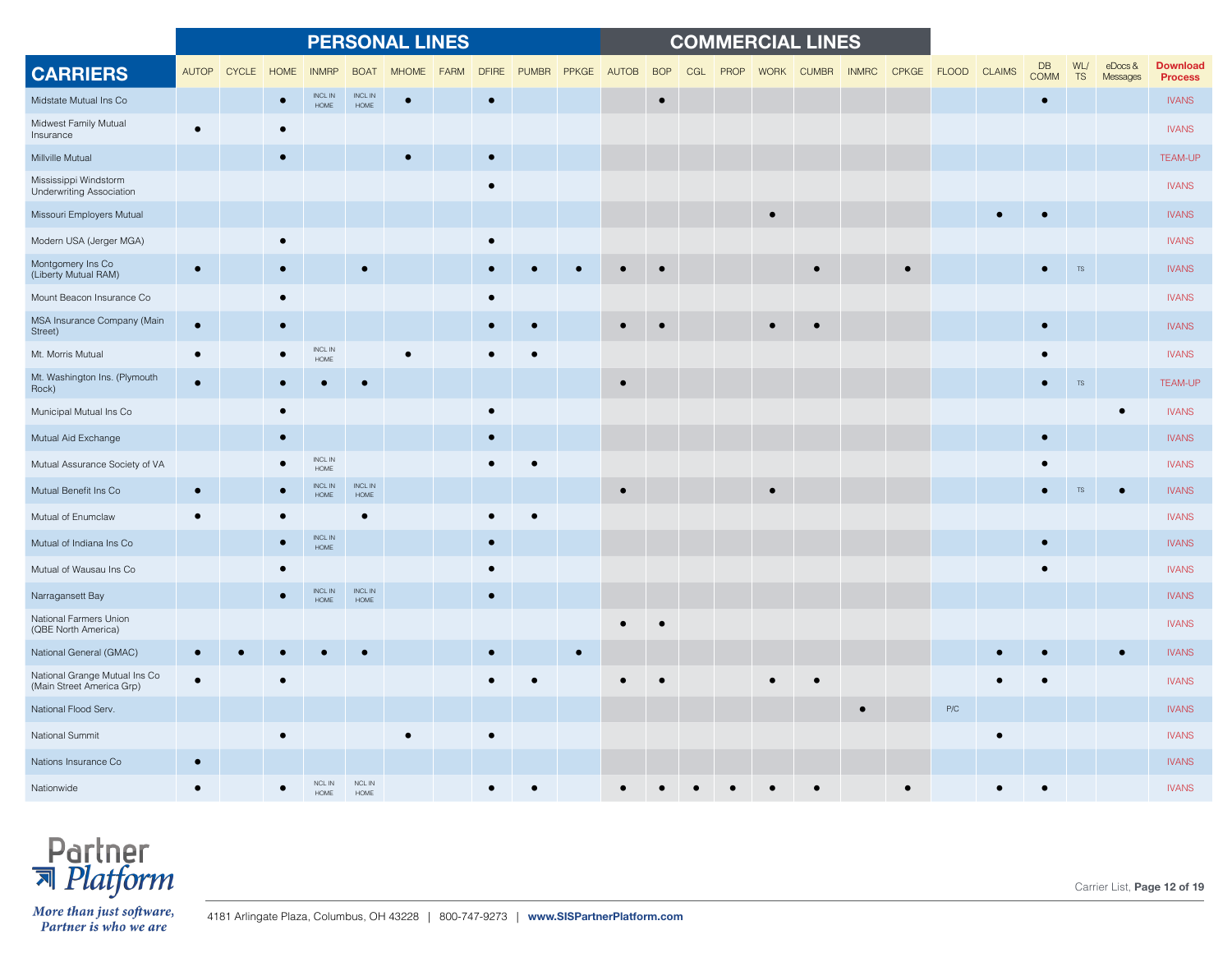|                                                           |              |              |             |                             |                         | <b>PERSONAL LINES</b> |                 |              |              |           |                              |            |                              |      |             | <b>COMMERCIAL LINES</b> |              |             |               |                          |                  |                        |                                   |
|-----------------------------------------------------------|--------------|--------------|-------------|-----------------------------|-------------------------|-----------------------|-----------------|--------------|--------------|-----------|------------------------------|------------|------------------------------|------|-------------|-------------------------|--------------|-------------|---------------|--------------------------|------------------|------------------------|-----------------------------------|
| <b>CARRIERS</b>                                           | <b>AUTOP</b> | <b>CYCLE</b> | <b>HOME</b> | <b>INMRP</b>                | <b>BOAT</b>             | <b>MHOME</b>          | <b>FARM</b>     | <b>DFIRE</b> | <b>PUMBR</b> | PPKGE     | AUTOB                        | <b>BOP</b> | CGL                          | PROP | <b>WORK</b> | <b>CUMBR</b>            | <b>INMRC</b> | CPKGE FLOOD | <b>CLAIMS</b> | <b>DB</b><br><b>COMM</b> | WL/<br><b>TS</b> | $e$ Docs &<br>Messages | <b>Download</b><br><b>Process</b> |
| Nationwide Private Client                                 | $\bullet$    |              |             | $\bullet$                   | INCL IN<br>HOME         |                       |                 |              | $\bullet$    |           |                              |            |                              |      |             |                         |              |             |               |                          |                  |                        | <b>IVANS</b>                      |
| Nazareth Mutual Ins Co                                    |              |              |             | $\sf INCL$ $\sf IN$<br>HOME |                         |                       |                 | $\bullet$    |              |           |                              |            |                              |      |             |                         |              |             |               |                          |                  |                        | <b>IVANS</b>                      |
| Netherland Ins Co (Liberty<br>Mutual RAM)                 | $\bullet$    |              |             |                             |                         |                       |                 |              |              |           |                              |            |                              |      |             |                         |              |             |               |                          | <b>TS</b>        |                        | <b>IVANS</b>                      |
| New Jersey Skylands (Hanover<br>Group)                    |              |              |             |                             |                         |                       |                 |              |              |           |                              |            |                              |      |             |                         |              |             |               | $\bullet$                |                  |                        | <b>IVANS</b>                      |
| New Jersey Skylands (Tower<br>Group)                      | $\bullet$    |              |             |                             |                         |                       |                 |              |              | $\bullet$ |                              |            |                              |      |             |                         |              |             |               |                          | TS               |                        | <b>IVANS</b>                      |
| New London County Ins<br>Companies                        |              |              |             | INCL IN<br>$\sf{HOME}$      | INCL IN<br>${\sf HOME}$ |                       |                 | $\bullet$    |              |           |                              |            |                              |      |             |                         |              |             |               |                          | $\mathsf{TS}$    |                        | <b>IVANS</b>                      |
| New Mexico Mutual                                         |              |              |             |                             |                         |                       |                 |              |              |           |                              |            |                              |      |             |                         |              |             |               |                          |                  |                        | <b>IVANS</b>                      |
| New York Central Mutual<br>Insurance                      | $\bullet$    |              |             | $\sf INCL$ $\sf IN$<br>HOME |                         |                       |                 |              |              |           |                              |            |                              |      |             |                         |              |             |               | $\bullet$                | $TS$             |                        | <b>IVANS</b>                      |
| NGM Insurance Company (Main<br>Street)                    |              |              |             |                             |                         |                       |                 |              |              |           |                              |            |                              |      |             |                         |              |             |               |                          |                  |                        | <b>IVANS</b>                      |
| Nodak Mutual Insurance                                    | ٠            |              |             |                             |                         |                       |                 |              |              |           |                              |            |                              |      |             |                         |              | $\bullet$   |               |                          |                  |                        | <b>IVANS</b>                      |
| Nonprofits Insurance Alliance                             |              |              |             |                             |                         |                       |                 |              |              |           | $\sf INCL$ $\sf IN$<br>CPKGE |            | $\sf INCL$ $\sf IN$<br>CPKGE |      |             |                         |              | $\epsilon$  |               |                          |                  |                        | <b>IVANS</b>                      |
| Norfolk & Dedham Group                                    | $\bullet$    |              |             |                             |                         |                       |                 | $\bullet$    |              |           |                              |            |                              |      |             |                         |              |             |               |                          |                  |                        | <b>IVANS</b>                      |
| North Carolina Joint Underwriting                         |              |              |             |                             |                         |                       |                 |              |              |           |                              |            |                              |      |             |                         |              |             |               |                          |                  |                        | <b>IVANS</b>                      |
| North Country                                             |              |              |             | INCL IN<br>HOME             |                         |                       |                 |              |              |           |                              |            |                              |      |             |                         |              |             |               |                          |                  |                        | <b>IVANS</b>                      |
| North Pacific Ins. Co.<br>(Liberty Mutual RAM)            |              |              |             |                             |                         |                       |                 |              |              |           |                              |            |                              |      |             |                         |              |             |               |                          | $TS$             |                        | <b>IVANS</b>                      |
| North Star Mutual                                         |              |              |             |                             |                         |                       |                 |              |              |           |                              |            |                              |      |             |                         |              |             |               |                          | <b>TS</b>        |                        | <b>IVANS</b>                      |
| Northern Neck Ins Co                                      |              |              |             | INCL IN<br>HOME             | INCL IN<br>HOME         |                       |                 |              |              |           |                              |            |                              |      |             |                         |              |             |               |                          |                  |                        | <b>IVANS</b>                      |
| Northwest Farmers Mutual                                  |              |              |             |                             |                         |                       |                 | $\bullet$    |              |           |                              |            |                              |      |             |                         |              |             |               |                          |                  |                        | <b>IVANS</b>                      |
| Northwest GF Ins. Co                                      |              |              |             |                             |                         |                       | SENT AS<br>HOME | $\bullet$    |              |           |                              |            |                              |      |             |                         |              |             |               |                          |                  |                        | <b>IVANS</b>                      |
| NSM Insurance Group                                       | $\bullet$    |              |             | INCL IN<br><b>HOME</b>      | $\bullet$               |                       |                 |              |              |           |                              |            |                              |      |             |                         |              |             |               |                          |                  |                        | <b>IVANS</b>                      |
| Ohio Casualty Group/Liberty<br>RAM                        |              |              |             |                             |                         |                       |                 |              |              |           |                              |            |                              |      |             |                         |              |             |               |                          | <b>TS</b>        |                        | <b>IVANS</b>                      |
| Old Dominion Ins Company<br>(Main Street)                 |              |              |             |                             |                         |                       |                 |              |              |           |                              |            |                              |      |             |                         |              |             |               |                          |                  |                        | <b>IVANS</b>                      |
| Ohio Mutual Ins Group                                     | $\epsilon$   |              |             |                             |                         |                       |                 |              |              |           |                              |            |                              |      |             |                         |              |             |               |                          |                  |                        | <b>IVANS</b>                      |
| Olympus                                                   |              |              |             | <b>INCLIN</b><br>HOME       |                         |                       |                 | $\bullet$    |              |           |                              |            |                              |      |             |                         |              |             |               |                          |                  |                        | <b>IVANS</b>                      |
| Omaha Property & Casualty<br>(formerly Fidelity National) | $\bullet$    |              |             |                             |                         |                       |                 |              |              |           |                              |            |                              |      |             |                         |              |             |               |                          |                  |                        | <b>IVANS</b>                      |
| One Beacon (CGI-MassAuto)                                 |              |              |             |                             |                         |                       |                 |              |              |           |                              |            |                              |      |             |                         |              |             |               |                          |                  |                        | <b>IVANS</b>                      |



Carrier List, **Page 13 of 19**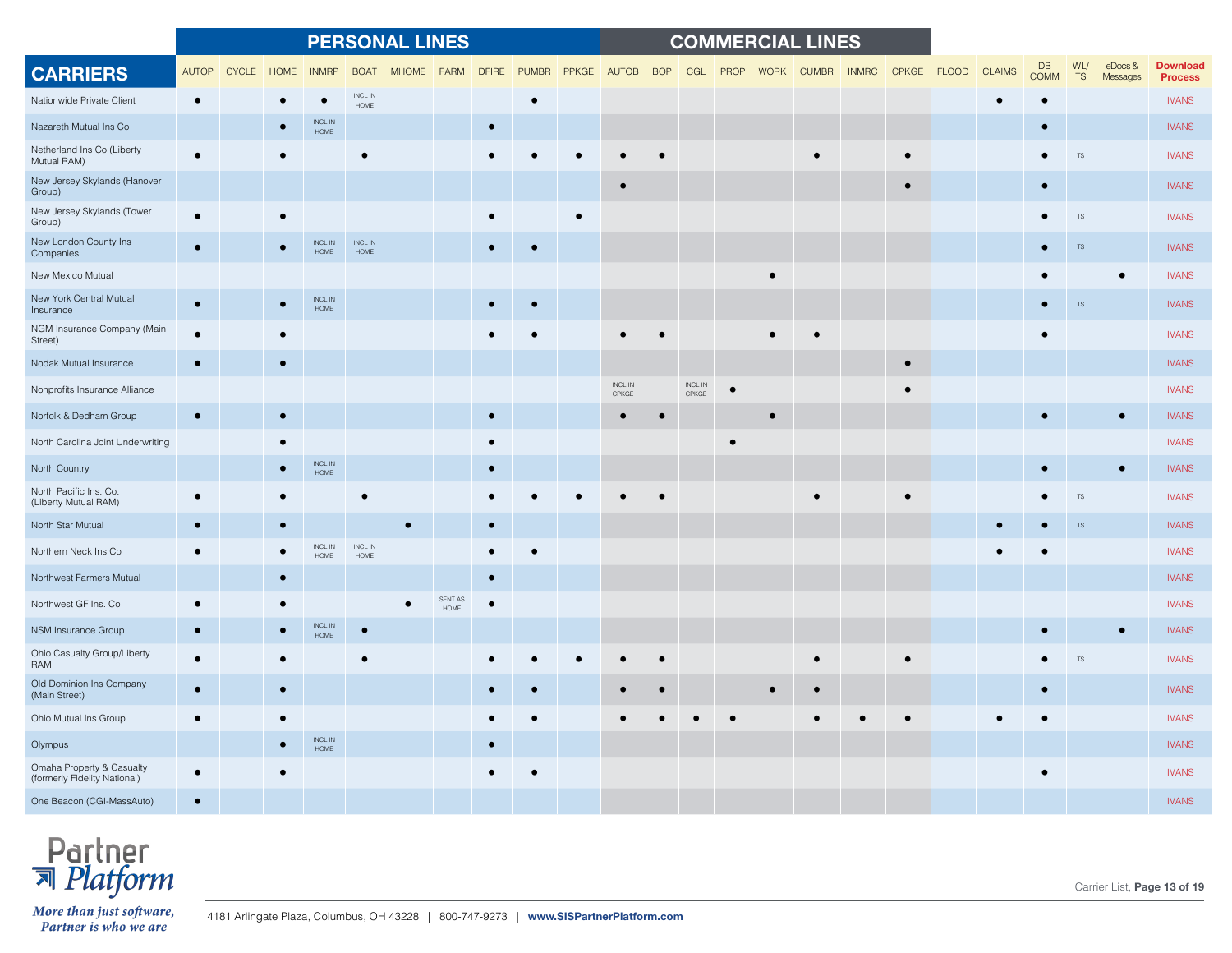|                                            |              |              |             |                         |                 | <b>PERSONAL LINES</b> |      |              |              |           |              |            |                              |                  |             | <b>COMMERCIAL LINES</b> |              |           |                    |                          |                  |                    |                                   |
|--------------------------------------------|--------------|--------------|-------------|-------------------------|-----------------|-----------------------|------|--------------|--------------|-----------|--------------|------------|------------------------------|------------------|-------------|-------------------------|--------------|-----------|--------------------|--------------------------|------------------|--------------------|-----------------------------------|
| <b>CARRIERS</b>                            | <b>AUTOP</b> | <b>CYCLE</b> | <b>HOME</b> | <b>INMRP</b>            | <b>BOAT</b>     | <b>MHOME</b>          | FARM | <b>DFIRE</b> | <b>PUMBR</b> | PPKGE     | <b>AUTOB</b> | <b>BOP</b> | CGL                          | PROP             | <b>WORK</b> | <b>CUMBR</b>            | <b>INMRC</b> |           | CPKGE FLOOD CLAIMS | <b>DB</b><br><b>COMM</b> | WL/<br><b>TS</b> | eDocs&<br>Messages | <b>Download</b><br><b>Process</b> |
| One Beacon/General Accident                | $\bullet$    |              | $\bullet$   |                         |                 |                       |      |              |              | $\bullet$ | $\bullet$    |            |                              |                  |             |                         |              | $\bullet$ |                    | $\bullet$                | TS               |                    | <b>IVANS</b>                      |
| Openly, Inc.                               |              |              |             |                         |                 |                       |      |              |              |           |              |            |                              |                  |             |                         |              |           |                    |                          |                  | $\bullet$          | <b>IVANS</b>                      |
| Oregon Auto Ins Co<br>(Liberty Mutual RAM) | $\bullet$    |              |             |                         | $\bullet$       |                       |      |              |              |           |              |            |                              |                  |             |                         |              | $\bullet$ |                    |                          | <b>TS</b>        |                    | <b>IVANS</b>                      |
| Oregon Mutual                              |              |              |             | <b>INCLIN</b><br>HOME   | INCL IN<br>HOME |                       |      |              |              |           |              |            |                              |                  |             |                         |              |           |                    | $\bullet$                |                  |                    | <b>IVANS</b>                      |
| Orion180 Insurance Services<br><b>LLC</b>  |              |              |             |                         |                 |                       |      |              |              |           |              |            |                              |                  |             |                         |              |           |                    |                          |                  |                    | <b>IVANS</b>                      |
| Oswego County Mutual Ins                   |              |              |             | <b>INCLIN</b><br>HOME   | INCL IN<br>HOME |                       |      | $\bullet$    |              |           |              |            |                              |                  |             |                         |              |           |                    |                          |                  |                    | <b>IVANS</b>                      |
| Pacific Specialty Insurance<br>Company     | $\bullet$    |              |             | INCL IN<br>${\sf HOME}$ | $\bullet$       | SENT AS<br>HOME       |      | $\bullet$    |              |           |              |            |                              |                  |             |                         |              |           |                    |                          |                  |                    | <b>IVANS</b>                      |
| Palisades Insurance (Plymouth<br>Rock)     |              |              |             |                         |                 |                       |      |              |              |           |              |            |                              |                  |             |                         |              |           |                    | $\bullet$                | <b>TS</b>        |                    | <b>TEAM-UP</b>                    |
| Panhandle Farmers Mut.                     |              |              | $\bullet$   |                         |                 |                       |      | $\bullet$    |              |           |              |            |                              |                  |             |                         |              |           |                    |                          |                  |                    | <b>IVANS</b>                      |
| Partners Mutual Insurance                  |              |              |             |                         |                 |                       |      |              |              |           |              |            |                              |                  |             |                         |              |           |                    |                          |                  |                    | <b>TEAM-UP</b>                    |
| Patriot Ins. Co. (Frankenmuth)             | $\bullet$    |              |             |                         |                 |                       |      |              |              |           |              |            |                              |                  |             |                         |              |           |                    |                          | <b>TS</b>        |                    | <b>IVANS</b>                      |
| Patrons Group                              | $\bullet$    |              |             |                         |                 |                       |      |              |              |           |              |            |                              |                  |             |                         |              |           |                    |                          |                  |                    | <b>TEAM-UP</b>                    |
| Pearl Holdings                             | $\bullet$    |              |             |                         |                 |                       |      |              |              |           |              |            |                              |                  |             |                         |              |           |                    |                          |                  |                    | <b>IVANS</b>                      |
| Peerless Ins Co (Liberty Mutual<br>RAM)    |              |              |             |                         |                 |                       |      |              |              |           |              |            |                              |                  |             |                         |              |           |                    |                          | <b>TS</b>        |                    | <b>IVANS</b>                      |
| Pekin Ins Company                          | $\bullet$    |              |             | INCL IN<br>HOME         | $\bullet$       |                       |      |              |              |           |              |            | $\sf INCL$ $\sf IN$<br>CPKGE | INCL IN<br>CPKGE |             |                         |              |           |                    |                          | <b>TS</b>        |                    | <b>IVANS</b>                      |
| PEMCO Mutual Insurance                     |              |              |             |                         | $\bullet$       |                       |      |              |              |           |              |            |                              |                  |             |                         |              |           |                    |                          |                  |                    | <b>IVANS</b>                      |
| Peninsula Insurance (Donegal<br>Group)     | $\bullet$    |              |             |                         |                 |                       |      |              |              |           | $\bullet$    |            |                              |                  | $\bullet$   |                         |              |           |                    |                          | <b>TS</b>        |                    | <b>IVANS</b>                      |
| Pennsylvania National Ins Group            |              |              |             | INCL IN<br>HOME         |                 |                       |      |              |              |           |              |            |                              |                  |             |                         |              |           |                    |                          |                  |                    | <b>IVANS</b>                      |
| Peoples Trust Ins Co                       |              |              |             |                         |                 |                       |      | $\bullet$    |              |           |              |            |                              |                  |             |                         |              |           |                    |                          |                  |                    | <b>IVANS</b>                      |
| Permanent General Ins Co                   |              |              |             |                         |                 |                       |      |              |              |           |              |            |                              |                  |             |                         |              |           |                    |                          |                  |                    | <b>IVANS</b>                      |
| Personable Insurance                       | $\bullet$    |              |             |                         |                 |                       |      |              |              |           |              |            |                              |                  |             |                         |              |           |                    |                          |                  |                    | <b>IVANS</b>                      |
| Phenix Mutual                              |              |              |             |                         |                 |                       |      | $\bullet$    |              |           |              |            |                              |                  |             |                         |              |           |                    |                          |                  |                    | <b>IVANS</b>                      |
| Philadelphia Contributionship              |              |              |             | INCL IN<br>HOME         |                 |                       |      |              |              |           |              |            |                              |                  |             |                         |              |           |                    | $\bullet$                |                  |                    | <b>IVANS</b>                      |
| Pike Mutual Ins Co                         |              |              |             |                         |                 |                       |      | $\bullet$    |              |           |              |            |                              |                  |             |                         |              |           |                    |                          |                  |                    | <b>IVANS</b>                      |
| Pinnacol Assurance                         |              |              |             |                         |                 |                       |      |              |              |           |              |            |                              |                  |             |                         |              |           |                    |                          |                  |                    | <b>IVANS</b>                      |
| Pioneer State Mutual Ins<br>Company        |              |              |             |                         |                 |                       |      |              |              |           |              |            |                              |                  |             |                         |              |           |                    |                          | TS               |                    | <b>IVANS</b>                      |

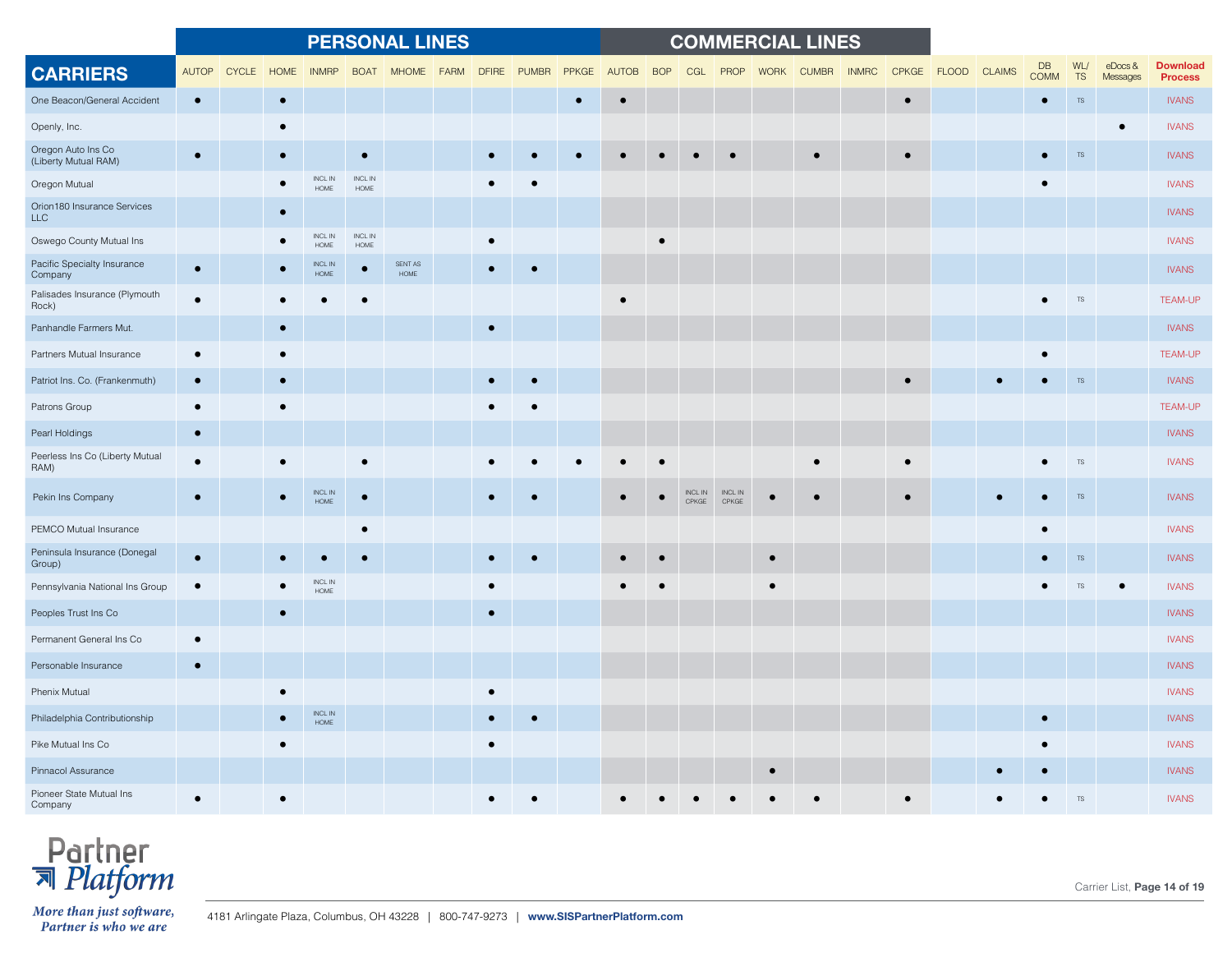|                                                                      |              |                 |                 |                             |                             | <b>PERSONAL LINES</b> |                        |              |              |           |              |            |     |      |             | <b>COMMERCIAL LINES</b> |              |                    |                   |                  |                    |                                   |
|----------------------------------------------------------------------|--------------|-----------------|-----------------|-----------------------------|-----------------------------|-----------------------|------------------------|--------------|--------------|-----------|--------------|------------|-----|------|-------------|-------------------------|--------------|--------------------|-------------------|------------------|--------------------|-----------------------------------|
| <b>CARRIERS</b>                                                      | <b>AUTOP</b> | <b>CYCLE</b>    | <b>HOME</b>     | <b>INMRP</b>                | <b>BOAT</b>                 | <b>MHOME</b>          | <b>FARM</b>            | <b>DFIRE</b> | <b>PUMBR</b> | PPKGE     | <b>AUTOB</b> | <b>BOP</b> | CGL | PROP | <b>WORK</b> | <b>CUMBR</b>            | <b>INMRC</b> | CPKGE FLOOD CLAIMS | DB<br><b>COMM</b> | WL/<br><b>TS</b> | eDocs&<br>Messages | <b>Download</b><br><b>Process</b> |
| Plymouth Rock Ins (Pilgrim Ins)                                      | $\bullet$    |                 |                 | $\sf INCL$ $\sf IN$<br>HOME | $\bullet$                   |                       |                        |              | $\bullet$    |           | $\bullet$    |            |     |      |             |                         |              |                    | $\bullet$         |                  | $\bullet$          | <b>IVANS</b>                      |
| Polk County Mutual Insurance<br>Co                                   |              |                 |                 | <b>INCLIN</b><br>HOME       |                             |                       |                        | $\bullet$    |              |           |              |            |     |      |             |                         |              |                    |                   |                  |                    | <b>IVANS</b>                      |
| Preferred Employers<br>Incorporated<br>(Berkley Technology Services) | $\bullet$    |                 |                 |                             | $\bullet$                   |                       |                        |              |              |           |              |            |     |      |             |                         |              |                    |                   |                  |                    | <b>IVANS</b>                      |
| Preferred Mutual Ins Co                                              | $\bullet$    |                 | $\bullet$       |                             |                             |                       |                        |              |              | $\bullet$ |              |            |     |      |             |                         |              |                    |                   | <b>TS</b>        |                    | <b>IVANS</b>                      |
| Premier Ins (CGI-MassAuto)                                           | $\bullet$    |                 |                 |                             |                             |                       |                        |              |              |           |              |            |     |      |             |                         |              |                    |                   |                  |                    | CGI                               |
| Prepared Insurance Company                                           |              |                 |                 |                             |                             |                       |                        |              |              |           |              |            |     |      |             |                         |              |                    | $\bullet$         |                  |                    | <b>IVANS</b>                      |
| Privilege Underwriters (PURE)                                        | $\bullet$    |                 |                 |                             |                             |                       |                        |              | $\bullet$    |           |              |            |     |      | $\bullet$   |                         |              |                    | $\bullet$         |                  |                    | <b>IVANS</b>                      |
| Progressive                                                          |              | SENT AS<br>AUTO | RENTERS<br>ONLY |                             |                             |                       |                        |              |              |           |              |            |     |      |             |                         |              |                    |                   |                  |                    | <b>IVANS</b>                      |
| Providence Mutual                                                    |              |                 |                 | INCL IN<br><b>HOME</b>      |                             |                       |                        |              |              |           |              | $\bullet$  |     |      |             |                         |              |                    | $\bullet$         |                  |                    | <b>IVANS</b>                      |
| Quaker Insurance                                                     |              |                 |                 |                             |                             |                       |                        |              |              |           |              |            |     |      |             |                         |              |                    |                   |                  |                    | <b>IVANS</b>                      |
| Quincy Mutual                                                        | $\bullet$    |                 | $\bullet$       |                             |                             |                       |                        | $\bullet$    |              |           |              | $\bullet$  |     |      |             |                         |              |                    | $\bullet$         | <b>TS</b>        |                    | <b>IVANS</b>                      |
| RAM Mutual (MN)                                                      |              |                 |                 | INCL IN<br>HOME             |                             |                       |                        | $\bullet$    |              |           |              |            |     |      |             |                         |              |                    |                   |                  |                    | <b>IVANS</b>                      |
| Readlyn Mutual Insurance                                             |              |                 |                 |                             |                             |                       |                        | $\bullet$    |              |           |              |            |     |      |             |                         |              |                    | $\bullet$         |                  |                    | <b>IVANS</b>                      |
| Reamstown Mutual                                                     |              |                 |                 |                             |                             |                       |                        | $\bullet$    |              |           |              |            |     |      |             |                         |              |                    |                   |                  |                    | <b>TEAM-UP</b>                    |
| Republic Group, The                                                  | $\bullet$    |                 |                 |                             |                             |                       |                        |              |              |           |              |            |     |      |             |                         |              |                    |                   | <b>TS</b>        |                    | <b>IVANS</b>                      |
| <b>RHP</b> General                                                   |              |                 |                 |                             |                             |                       |                        | $\bullet$    |              |           |              |            |     |      |             |                         |              |                    |                   |                  |                    | <b>IVANS</b>                      |
| <b>RLI Corporation</b>                                               |              |                 |                 |                             |                             |                       |                        |              |              |           |              |            |     |      |             | $\bullet$               |              |                    | $\bullet$         |                  |                    | <b>IVANS</b>                      |
| Rockford Mutual                                                      |              |                 |                 | INCL IN<br><b>HOME</b>      | $\sf INCL$ $\sf IN$<br>HOME |                       | SENT AS<br>$\sf{HOME}$ |              |              |           |              |            |     |      |             |                         |              |                    |                   |                  |                    | <b>TEAM-UP</b>                    |
| Rockingham Mutual                                                    |              |                 |                 |                             |                             |                       |                        |              |              |           |              |            |     |      |             |                         |              |                    |                   |                  |                    | <b>IVANS</b>                      |
| RogerGray (Monomoy)                                                  |              |                 |                 |                             |                             |                       |                        |              |              |           |              |            |     |      |             |                         |              |                    |                   |                  |                    | <b>IVANS</b>                      |
| Safeco Ins Companies/American<br><b>States</b>                       |              | SENT AS<br>AUTO |                 | INCL IN<br>HOME             | $\bullet$                   |                       |                        |              |              |           |              |            |     |      |             |                         |              |                    |                   |                  |                    | <b>IVANS</b>                      |
| Safety Ins Company                                                   |              |                 |                 |                             |                             |                       |                        |              |              |           |              |            |     |      |             |                         |              |                    |                   | <b>TS</b>        |                    | <b>IVANS</b>                      |
| Safepoint Insurance Company                                          |              |                 | $\bullet$       |                             |                             |                       |                        | $\bullet$    |              |           |              |            |     |      |             |                         |              |                    |                   |                  |                    | <b>IVANS</b>                      |
| Safety                                                               |              |                 |                 |                             |                             |                       |                        |              |              |           |              |            |     |      |             |                         |              |                    |                   |                  |                    | <b>IVANS</b>                      |
| Safeway Insurance Company                                            | $\bullet$    |                 |                 |                             |                             |                       |                        |              |              |           |              |            |     |      |             |                         |              |                    |                   |                  |                    | <b>IVANS</b>                      |
| Sagamore Ins Co                                                      | $\bullet$    |                 |                 |                             |                             |                       |                        |              |              |           |              |            |     |      |             |                         |              |                    |                   |                  |                    | <b>IVANS</b>                      |



Carrier List, **Page 15 of 19**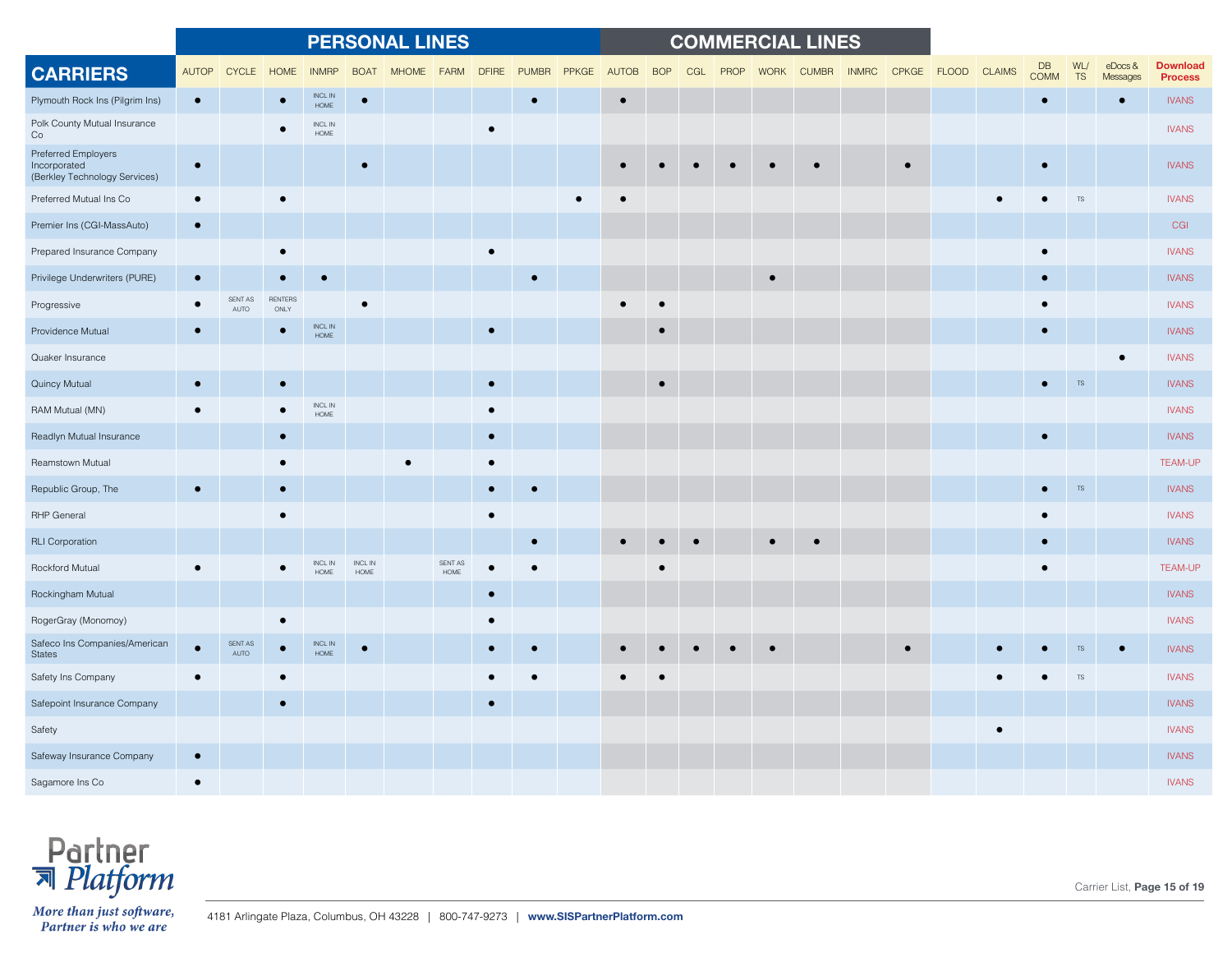|                                              |           |             |           |                              |                 | <b>PERSONAL LINES</b> |             |              |              |       |           |            |           |                                                                             |             | <b>COMMERCIAL LINES</b> |              |             |               |                   |           |                        |                                   |
|----------------------------------------------|-----------|-------------|-----------|------------------------------|-----------------|-----------------------|-------------|--------------|--------------|-------|-----------|------------|-----------|-----------------------------------------------------------------------------|-------------|-------------------------|--------------|-------------|---------------|-------------------|-----------|------------------------|-----------------------------------|
| <b>CARRIERS</b>                              |           | AUTOP CYCLE | HOME      | <b>INMRP</b>                 | <b>BOAT</b>     | <b>MHOME</b>          | <b>FARM</b> | <b>DFIRE</b> | <b>PUMBR</b> | PPKGE | AUTOB     | <b>BOP</b> | CGL       | PROP                                                                        | <b>WORK</b> | <b>CUMBR</b>            | <b>INMRC</b> | CPKGE FLOOD | <b>CLAIMS</b> | DB<br><b>COMM</b> | WL/<br>TS | $e$ Docs &<br>Messages | <b>Download</b><br><b>Process</b> |
| SageSure/Insight Catastrophe<br>Group        |           |             |           | INCL IN<br>HOME              |                 |                       |             | $\bullet$    |              |       |           |            |           |                                                                             |             |                         |              |             |               | $\bullet$         |           |                        | <b>IVANS</b>                      |
| Sawgrass Mutual Ins Co                       |           |             |           |                              |                 |                       |             |              |              |       |           |            |           |                                                                             |             |                         |              |             |               | $\bullet$         |           |                        | <b>IVANS</b>                      |
| Secura Ins                                   | $\bullet$ |             |           |                              |                 |                       |             |              |              |       |           |            | CPKGE     | $\mathsf{INCL} \; \mathsf{IN} \qquad \mathsf{INCL} \; \mathsf{IN}$<br>CPKGE |             |                         |              |             |               |                   | <b>TS</b> |                        | <b>IVANS</b>                      |
| Security First Florida                       |           |             |           | INCL IN<br>HOME              |                 |                       |             | $\bullet$    |              |       |           |            |           |                                                                             |             |                         |              |             |               |                   |           |                        | <b>IVANS</b>                      |
| Security Mutual Insurance<br>Association     |           |             |           | <b>INCLIN</b><br>$\sf{HOME}$ |                 |                       |             | $\bullet$    |              |       |           |            |           |                                                                             |             |                         |              |             |               |                   |           |                        | <b>IVANS</b>                      |
| Security Mutual Insurance Co                 |           |             |           |                              |                 |                       |             | $\bullet$    |              |       |           |            |           |                                                                             |             |                         |              |             |               |                   |           |                        | <b>IVANS</b>                      |
| Selective Ins Company                        | $\bullet$ |             | $\bullet$ |                              |                 |                       |             |              | $\bullet$    |       | $\bullet$ |            | CPKGE     | SENT IN SENT IN<br>CPKGE                                                    |             | SENT IN<br>CPKGE        |              | $\bullet$   |               | $\bullet$         | <b>TS</b> |                        | <b>IVANS</b>                      |
| Service Lloyds Insurance<br>Company          |           |             |           |                              |                 |                       |             |              |              |       |           |            |           |                                                                             |             |                         |              |             |               |                   |           |                        | <b>IVANS</b>                      |
| Sentry Ins Mutual                            |           |             |           |                              |                 |                       |             |              | $\bullet$    |       |           |            |           |                                                                             |             |                         |              |             |               |                   |           |                        | <b>IVANS</b>                      |
| SFM Mutual Ins Co                            |           |             |           |                              |                 |                       |             |              |              |       |           |            |           |                                                                             | $\bullet$   |                         |              |             |               |                   |           | $\bullet$              | <b>IVANS</b>                      |
| Sheboygan Falls Mutual<br>(Donegal Group)    |           |             |           |                              |                 |                       |             |              |              |       |           |            |           |                                                                             |             |                         |              |             |               |                   | $TS$      |                        | <b>IVANS</b>                      |
| Shenandoah Mutual Fire Ins Co                |           |             |           | <b>INCL IN</b><br>HOME       |                 |                       |             | $\bullet$    |              |       |           |            |           |                                                                             |             |                         |              |             |               |                   |           |                        | <b>IVANS</b>                      |
| Society Insurance                            |           |             |           |                              |                 |                       |             |              |              |       |           |            | $\bullet$ |                                                                             |             |                         |              |             |               |                   | $TS$      |                        | <b>IVANS</b>                      |
| South Shore                                  |           |             |           |                              |                 |                       |             | $\bullet$    |              |       |           |            |           |                                                                             |             |                         |              |             |               |                   |           |                        | <b>IVANS</b>                      |
| Southeast Missouri Mutual Fire<br>Ins Co     |           |             | $\bullet$ |                              |                 |                       |             | $\bullet$    |              |       |           |            |           |                                                                             |             |                         |              |             |               | $\bullet$         |           |                        | <b>IVANS</b>                      |
| Southern Fidelity Risk Managers              |           |             |           |                              |                 |                       |             | $\bullet$    |              |       |           |            |           |                                                                             |             |                         |              |             |               |                   |           |                        | <b>IVANS</b>                      |
| Southern Fidelity Managing<br>Agency         |           |             |           |                              |                 |                       |             | $\bullet$    |              |       |           |            |           |                                                                             |             |                         |              |             |               |                   |           |                        | <b>IVANS</b>                      |
| Southern Insurance Underwriters<br>(SUI)     |           |             |           |                              |                 |                       |             |              |              |       |           |            |           |                                                                             |             |                         |              |             |               |                   |           |                        | <b>IVANS</b>                      |
| Southern Mutual Ins. Co.<br>(Donegal Group)  |           |             |           |                              |                 |                       |             |              |              |       |           |            |           |                                                                             |             |                         |              |             |               |                   | <b>TS</b> |                        | <b>IVANS</b>                      |
| Southern Oak Insurance<br>Company            |           |             |           |                              |                 |                       |             | $\bullet$    |              |       |           |            |           |                                                                             |             |                         |              |             |               |                   |           |                        | <b>IVANS</b>                      |
| Southern Pioneer                             |           |             |           |                              |                 |                       |             | $\bullet$    |              |       |           |            |           |                                                                             |             |                         |              |             |               |                   |           |                        | <b>IVANS</b>                      |
| Southern Trust Insurance<br>Company          |           |             |           | INCL IN<br><b>HOME</b>       | INCL IN<br>HOME |                       |             |              |              |       |           |            |           |                                                                             |             |                         |              |             |               |                   |           |                        | <b>IVANS</b>                      |
| Spring Valley Mutual Ins Co<br>(Main Street) | $\bullet$ |             |           |                              |                 |                       |             |              |              |       |           |            |           |                                                                             |             | $\bullet$               |              |             |               | $\bullet$         |           |                        | <b>IVANS</b>                      |
| St. Johns Ins. Co, Inc.                      |           |             |           |                              |                 |                       |             |              |              |       |           |            |           |                                                                             |             |                         |              |             |               |                   |           |                        | <b>IVANS</b>                      |
| <b>Standard Casualty</b>                     |           |             |           |                              |                 |                       |             |              |              |       |           |            |           |                                                                             |             |                         |              |             |               |                   |           |                        | <b>IVANS</b>                      |
| Standard Mutual Ins Co                       |           |             |           |                              |                 |                       |             |              |              |       |           |            |           |                                                                             |             |                         |              |             |               |                   |           |                        | <b>IVANS</b>                      |



Carrier List, **Page 16 of 19**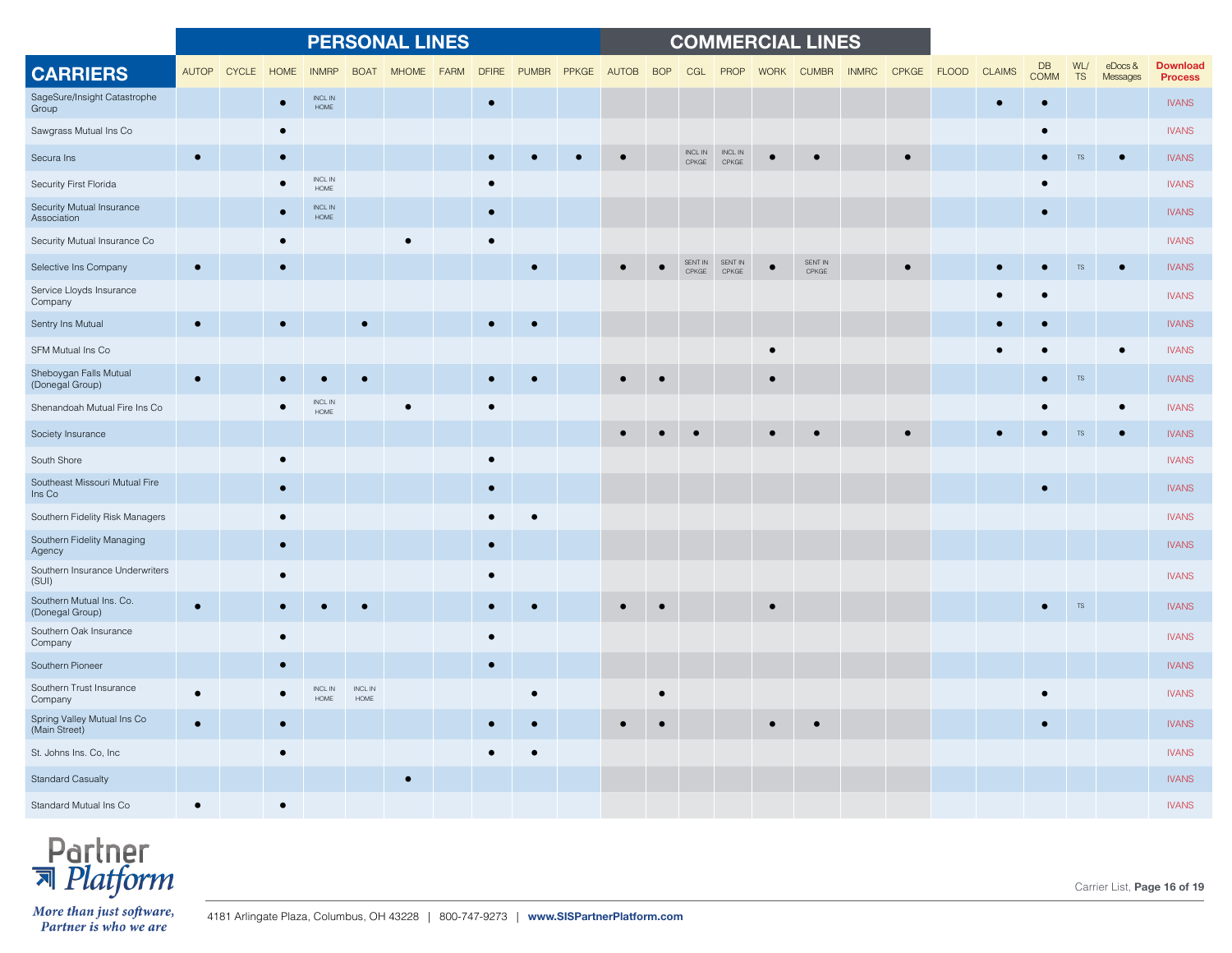|                                                  |            |            |           |                               |                 | <b>PERSONAL LINES</b> |             |           |             |           |       |            |       |                          |             | <b>COMMERCIAL LINES</b> |              |           |                    |        |                   |                  |                        |                                   |
|--------------------------------------------------|------------|------------|-----------|-------------------------------|-----------------|-----------------------|-------------|-----------|-------------|-----------|-------|------------|-------|--------------------------|-------------|-------------------------|--------------|-----------|--------------------|--------|-------------------|------------------|------------------------|-----------------------------------|
| <b>CARRIERS</b>                                  | AUTOP      | CYCLE HOME |           | <b>INMRP</b>                  | <b>BOAT</b>     | <b>MHOME</b>          | <b>FARM</b> |           | DFIRE PUMBR | PPKGE     | AUTOB | <b>BOP</b> | CGL   | PROP                     | <b>WORK</b> | <b>CUMBR</b>            | <b>INMRC</b> |           | CPKGE FLOOD CLAIMS |        | DB<br><b>COMM</b> | WL/<br><b>TS</b> | $e$ Docs &<br>Messages | <b>Download</b><br><b>Process</b> |
| <b>Star Casualty</b>                             | $\bullet$  |            |           |                               |                 |                       |             |           |             |           |       |            |       |                          |             |                         |              |           |                    |        |                   |                  |                        | <b>IVANS</b>                      |
| State Auto Ins. Cos                              | $\bullet$  |            | $\bullet$ | INCL IN<br>HOME               | $\bullet$       |                       |             |           |             |           |       |            |       | <b>INCL IN</b><br>CPKGE  |             |                         |              |           |                    |        |                   | <b>TS</b>        |                        | <b>IVANS</b>                      |
| Statewide General Agency, Inc                    | $\bullet$  |            |           |                               |                 |                       |             |           |             |           |       |            |       |                          |             |                         |              |           |                    |        |                   |                  |                        | <b>TEAM-UP</b>                    |
| Statewide Underwriting Services                  |            |            |           |                               |                 |                       |             | $\bullet$ |             |           |       |            |       |                          |             |                         |              |           |                    |        |                   |                  |                        | <b>IVANS</b>                      |
| Sterling Insurance Co                            | $\bullet$  |            |           |                               |                 |                       |             | $\bullet$ |             |           |       |            |       |                          |             |                         |              |           |                    |        |                   |                  |                        | <b>IVANS</b>                      |
| Stillwater Insurance Svcs<br>(Fidelity National) | $\epsilon$ |            |           |                               |                 |                       |             |           |             |           |       |            |       |                          |             |                         |              |           | ${\sf P/C}$        |        |                   |                  |                        | <b>IVANS</b>                      |
| Stonegate Insurance                              | $\bullet$  |            |           |                               |                 |                       |             |           |             |           |       |            |       |                          |             |                         |              |           |                    |        |                   |                  |                        | <b>IVANS</b>                      |
| Summit                                           |            |            |           |                               |                 |                       |             |           |             |           |       |            |       |                          | $\bullet$   |                         |              |           |                    |        |                   |                  |                        | <b>IVANS</b>                      |
| Sunshine State Ins                               |            |            |           |                               |                 |                       |             | $\bullet$ |             |           |       |            |       |                          |             |                         |              |           |                    |        |                   |                  |                        | <b>IVANS</b>                      |
| Swyfft, LLC                                      |            |            |           |                               |                 |                       |             |           |             |           |       |            |       |                          |             |                         |              |           |                    |        | $\bullet$         |                  |                        | <b>IVANS</b>                      |
| <b>TAPCO</b>                                     |            |            |           |                               |                 |                       |             | $\bullet$ |             |           |       |            |       |                          |             |                         |              |           |                    |        |                   |                  |                        | <b>IVANS</b>                      |
| The Island Insurance Co                          |            |            |           |                               |                 |                       |             |           |             |           |       |            |       |                          |             |                         |              |           |                    |        |                   |                  |                        | <b>IVANS</b>                      |
| The National Security Group                      |            |            | $\bullet$ |                               |                 |                       |             | $\bullet$ |             |           |       |            |       |                          |             |                         |              |           |                    |        |                   |                  |                        | <b>IVANS</b>                      |
| The Woodlands Insurance Group<br>(TWICO)         |            |            |           |                               |                 |                       |             |           |             |           |       |            |       |                          |             |                         |              |           |                    |        |                   |                  |                        | <b>TEAM-UP</b>                    |
| Tim Parkman Inc                                  |            |            |           |                               |                 |                       |             | $\bullet$ |             |           |       |            |       |                          |             |                         |              |           |                    |        |                   |                  |                        | <b>TEAM-UP</b>                    |
| Titan (Nationwide Group)                         |            |            |           |                               |                 |                       |             | $\bullet$ |             |           |       |            |       |                          |             |                         |              |           |                    |        |                   |                  |                        | <b>IVANS</b>                      |
| Tokio Marine HHC                                 |            |            |           |                               |                 |                       |             |           |             |           |       |            |       |                          |             |                         |              |           |                    |        |                   |                  |                        | <b>IVANS</b>                      |
| Tower Group Cos (NY)                             |            |            |           |                               |                 |                       |             |           |             | $\bullet$ |       |            |       |                          |             |                         |              |           |                    |        |                   | <b>TS</b>        |                        | <b>IVANS</b>                      |
| Tower Hill Group (FL)                            |            |            | $\bullet$ |                               |                 |                       |             | $\bullet$ |             |           |       |            |       |                          |             |                         | $\bullet$    |           | P/C                |        |                   | <b>TS</b>        |                        | <b>TEAM-UP</b>                    |
| Traders Insurance Co                             |            |            |           |                               |                 |                       |             |           |             |           |       |            |       |                          |             |                         |              |           |                    |        |                   |                  |                        | <b>IVANS</b>                      |
| Travelers Ins Group                              |            |            |           |                               |                 |                       |             |           |             |           |       |            | CPKGF | INCL IN INCL IN<br>CPKGE |             |                         |              |           | P/C                | CL ONL |                   |                  |                        | <b>IVANS</b>                      |
| Triple-S                                         |            |            |           |                               |                 |                       |             | $\bullet$ |             |           |       |            |       |                          |             |                         |              |           |                    |        |                   |                  |                        | <b>IVANS</b>                      |
| Tuscarora Wayne Mutual<br>Insurance Company      |            |            |           | <b>INCLIN</b><br><b>HOME</b>  | INCL IN<br>HOME |                       |             |           |             |           |       |            |       |                          |             |                         |              | $\bullet$ |                    |        | $\bullet$         |                  |                        | IVANS,<br>TEAM-UP                 |
| Umialik Insurance                                |            |            |           |                               |                 |                       |             | $\bullet$ |             |           |       |            |       |                          |             |                         |              |           |                    |        |                   |                  |                        | <b>IVANS</b>                      |
| Unigard Insurance<br>(QBE North America)         |            |            |           |                               |                 |                       |             |           |             |           |       |            |       |                          |             |                         |              |           |                    |        |                   |                  |                        | <b>IVANS</b>                      |
| Union Mutual of Vermont                          |            |            |           | <b>INCL IN</b><br><b>HOME</b> |                 |                       |             |           |             |           |       |            |       |                          |             |                         |              |           |                    |        |                   | <b>TS</b>        |                        | <b>IVANS</b>                      |



Carrier List, **Page 17 of 19**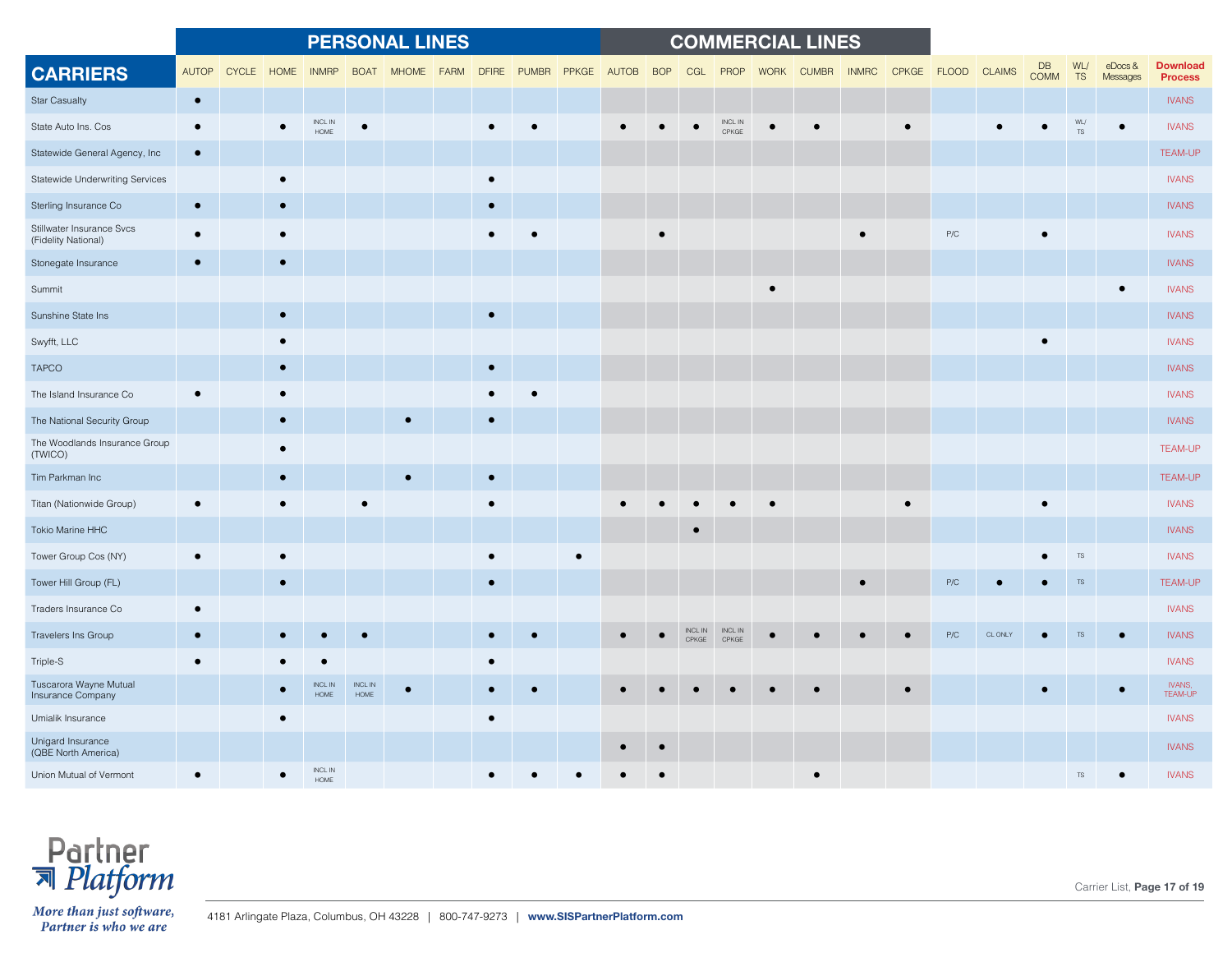|                                                            |              |            |           |                               |                        | <b>PERSONAL LINES</b> |                 |              |              |       |                              |            |                        |                              |                  | <b>COMMERCIAL LINES</b>      |              |              |              |               |                   |                  |                        |                                   |
|------------------------------------------------------------|--------------|------------|-----------|-------------------------------|------------------------|-----------------------|-----------------|--------------|--------------|-------|------------------------------|------------|------------------------|------------------------------|------------------|------------------------------|--------------|--------------|--------------|---------------|-------------------|------------------|------------------------|-----------------------------------|
| <b>CARRIERS</b>                                            | <b>AUTOP</b> | CYCLE HOME |           | <b>INMRP</b>                  | <b>BOAT</b>            | <b>MHOME</b>          | <b>FARM</b>     | <b>DFIRE</b> | <b>PUMBR</b> | PPKGE | <b>AUTOB</b>                 | <b>BOP</b> | CGL                    | PROP                         | <b>WORK</b>      | <b>CUMBR</b>                 | <b>INMRC</b> | <b>CPKGE</b> | <b>FLOOD</b> | <b>CLAIMS</b> | DB<br><b>COMM</b> | WL/<br><b>TS</b> | $e$ Docs &<br>Messages | <b>Download</b><br><b>Process</b> |
| Union Standard Group<br>(Berkley Technology Services)      | $\bullet$    |            |           |                               | $\bullet$              |                       |                 |              |              |       |                              |            |                        |                              |                  |                              |              |              |              |               | $\bullet$         |                  |                        | <b>IVANS</b>                      |
| Unique Insurance Company                                   | $\bullet$    |            |           |                               |                        |                       |                 |              |              |       |                              |            |                        |                              |                  |                              |              |              |              |               |                   |                  |                        | <b>IVANS</b>                      |
| United Fire & Casualty Co                                  |              |            |           |                               | $\bullet$              |                       |                 |              |              |       | $\sf INCL$ $\sf IN$<br>CPKGE |            | INCL IN<br>CPKGE       | $\sf INCL$ $\sf IN$<br>CPKGE | INCL IN<br>CPKGE | $\sf INCL$ $\sf IN$<br>CPKGE |              |              |              |               |                   |                  |                        | <b>IVANS</b>                      |
| United Frontier Mutual                                     |              |            |           | INCL IN<br>$\sf{HOME}$        |                        |                       |                 |              |              |       |                              |            |                        |                              |                  |                              |              |              |              |               |                   |                  |                        | <b>IVANS</b>                      |
| United Home Insurance                                      |              |            |           |                               |                        |                       | SENT AS<br>HOME | $\bullet$    |              |       |                              |            |                        |                              |                  |                              |              |              |              |               | $\bullet$         |                  |                        | <b>TEAM-UP</b>                    |
| United Mutual Insurance<br>Company                         |              |            |           | INCL IN<br>HOME               |                        |                       |                 | $\bullet$    |              |       |                              |            |                        |                              |                  |                              |              |              |              |               |                   |                  |                        | <b>IVANS</b>                      |
| United Mutual Insurance-<br>Washington                     |              |            |           |                               |                        |                       |                 | $\bullet$    |              |       |                              |            |                        |                              |                  |                              |              |              |              |               |                   |                  |                        | <b>IVANS</b>                      |
| United Prop & Casuality                                    |              |            |           | INCL IN<br><b>HOME</b>        | INCL IN<br>HOME        |                       |                 | $\bullet$    |              |       |                              |            |                        |                              |                  |                              |              |              |              |               |                   |                  |                        | <b>IVANS</b>                      |
| United Underwriters                                        |              |            |           |                               |                        |                       |                 | $\bullet$    |              |       |                              |            |                        |                              |                  |                              |              |              |              |               |                   |                  |                        | <b>UNITED</b>                     |
| Unitrin/Kemper Ins Cos                                     |              |            |           |                               |                        |                       |                 |              |              |       |                              |            |                        |                              |                  |                              |              |              |              |               |                   | <b>TS</b>        |                        | <b>IVANS</b>                      |
| Universal North America                                    |              |            |           | <b>INCL IN</b><br><b>HOME</b> | INCL IN<br>HOME        |                       |                 |              |              |       |                              |            |                        |                              |                  |                              |              |              |              |               |                   |                  |                        | <b>IVANS</b>                      |
| Universal Risk Advisors<br>(Universal Property & Casualty) |              |            |           |                               |                        |                       |                 | $\bullet$    |              |       |                              |            |                        |                              |                  |                              |              |              |              |               |                   |                  |                        | <b>IVANS</b>                      |
| US Investment Corp                                         |              |            |           |                               |                        |                       |                 |              |              |       |                              |            |                        |                              |                  |                              |              |              |              |               |                   |                  |                        | <b>IVANS</b>                      |
| Utica First Ins Company                                    |              |            | $\bullet$ |                               |                        |                       |                 |              |              |       |                              | $\bullet$  |                        |                              |                  |                              |              |              |              |               |                   | TS               |                        | <b>IVANS</b>                      |
| Utica National                                             |              |            |           |                               |                        |                       |                 |              |              |       |                              |            |                        |                              |                  |                              |              |              |              |               |                   | <b>TS</b>        |                        | <b>IVANS</b>                      |
| Velocity Risk Underwriters, LLC                            |              |            |           |                               |                        |                       |                 |              |              |       |                              |            |                        |                              |                  |                              |              |              |              |               |                   |                  |                        | <b>IVANS</b>                      |
| Vermont Mutual Ins Co                                      |              |            |           | <b>INCL IN</b><br><b>HOME</b> | <b>INCL IN</b><br>HOME |                       |                 |              |              |       |                              |            |                        |                              |                  |                              |              |              |              |               |                   |                  |                        | <b>IVANS</b>                      |
| Victoria Ins Group                                         | $\bullet$    |            |           |                               |                        |                       |                 |              |              |       |                              |            |                        |                              |                  |                              |              |              |              |               |                   |                  |                        | <b>IVANS</b>                      |
| Vision Insurance Group                                     |              |            |           |                               |                        |                       |                 |              |              |       |                              |            |                        |                              |                  |                              |              |              |              |               |                   |                  |                        | <b>IVANS</b>                      |
| Viking Ins Co (Sentry)                                     |              |            |           |                               |                        |                       |                 |              |              |       |                              |            |                        |                              |                  |                              |              |              |              |               |                   |                  |                        | <b>IVANS</b>                      |
| Wadena Insurance Company<br>(IMT Group)                    |              |            |           |                               |                        |                       |                 |              |              |       |                              |            |                        |                              |                  |                              |              |              |              |               |                   |                  |                        | <b>IVANS</b>                      |
| Wayne Mutual Ins Company                                   |              |            |           |                               |                        |                       |                 |              |              |       |                              |            |                        |                              |                  |                              |              |              |              |               |                   |                  |                        | <b>IVANS</b>                      |
| West Bend Mutual                                           | $\bullet$    |            |           |                               |                        |                       |                 |              |              |       | INCL IN<br>CPKGE             |            | <b>INCLIN</b><br>CPKGE | <b>INCLIN</b><br>CPKGE       |                  |                              |              |              |              |               |                   |                  |                        | <b>IVANS</b>                      |
| West Virginia National                                     | $\bullet$    |            |           |                               |                        |                       |                 |              |              |       |                              |            |                        |                              |                  |                              |              |              |              |               |                   |                  |                        | <b>IVANS</b>                      |
| Western General Ins. Co                                    | $\bullet$    |            |           |                               |                        |                       |                 |              |              |       |                              |            |                        |                              |                  |                              |              |              |              |               |                   |                  |                        | <b>IVANS</b>                      |
| Western National Mutual Ins                                |              |            |           |                               |                        |                       |                 |              |              |       |                              |            | <b>NCLIN</b>           | <b>INCLIN</b>                |                  |                              |              |              |              |               |                   |                  |                        | <b>IVANS</b>                      |